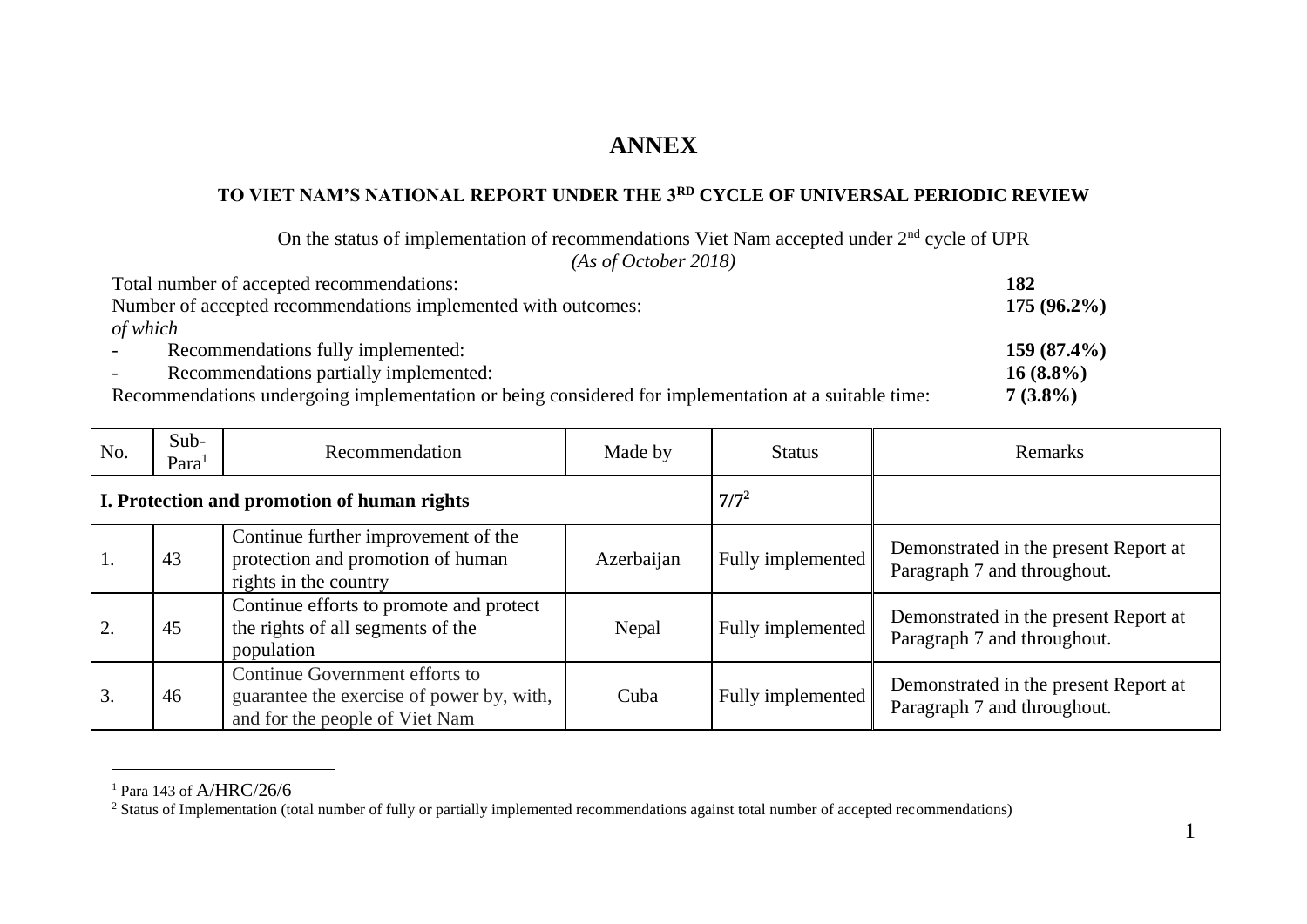| $\overline{4}$ . | 50  | Maintain efforts undertaken to identify<br>human rights violations                                                                                                      | Djibouti                                       | Fully implemented | Demonstrated in the present Report at<br>Paragraphs 47, 52, 55, 57, 85. |
|------------------|-----|-------------------------------------------------------------------------------------------------------------------------------------------------------------------------|------------------------------------------------|-------------------|-------------------------------------------------------------------------|
| 5.               | 52  | Build the capacity of national institutions<br>and mechanisms to promote and protect<br>human rights in the implementation of<br>international human rights instruments | Democratic<br>People's<br>Republic of<br>Korea | Fully implemented | Demonstrated in Sections A and B, part<br>II.                           |
| 6.               | 53  | Better attract and facilitate the<br>participation of socio-political<br>organizations in the promotion and<br>protection of human rights                               | Democratic<br>People's<br>Republic of<br>Korea | Fully implemented | Demonstrated in Paragraphs 9, 15, 29,<br>55.                            |
| 7.               | 219 | Continue promoting the participation of<br>citizens in decision-making processes                                                                                        | Nicaragua                                      | Fully implemented | Demonstrated in Paragraphs 9, 15, 29,<br>55.                            |
|                  |     | <b>II. Human rights education</b>                                                                                                                                       |                                                | 12/12             |                                                                         |
|                  |     | Raise awareness among its people of                                                                                                                                     |                                                |                   |                                                                         |
| 8.               | 44  | laws and regulations so that they can<br>exercise their rights effectively and<br>adequately                                                                            | <b>Bhutan</b>                                  | Fully implemented | Demonstrated in Section D, part II.                                     |
| 9.               | 58  | Continue raising the awareness of the<br>population through human rights<br>education programs                                                                          | Mali                                           | Fully implemented | Demonstrated in Section D, part II.                                     |
| 10.              | 59  | Continue supporting human rights<br>education at all level of the education<br>system through the appropriate measures<br>and content                                   | Egypt                                          | Fully implemented | Demonstrated in Section D, part II.                                     |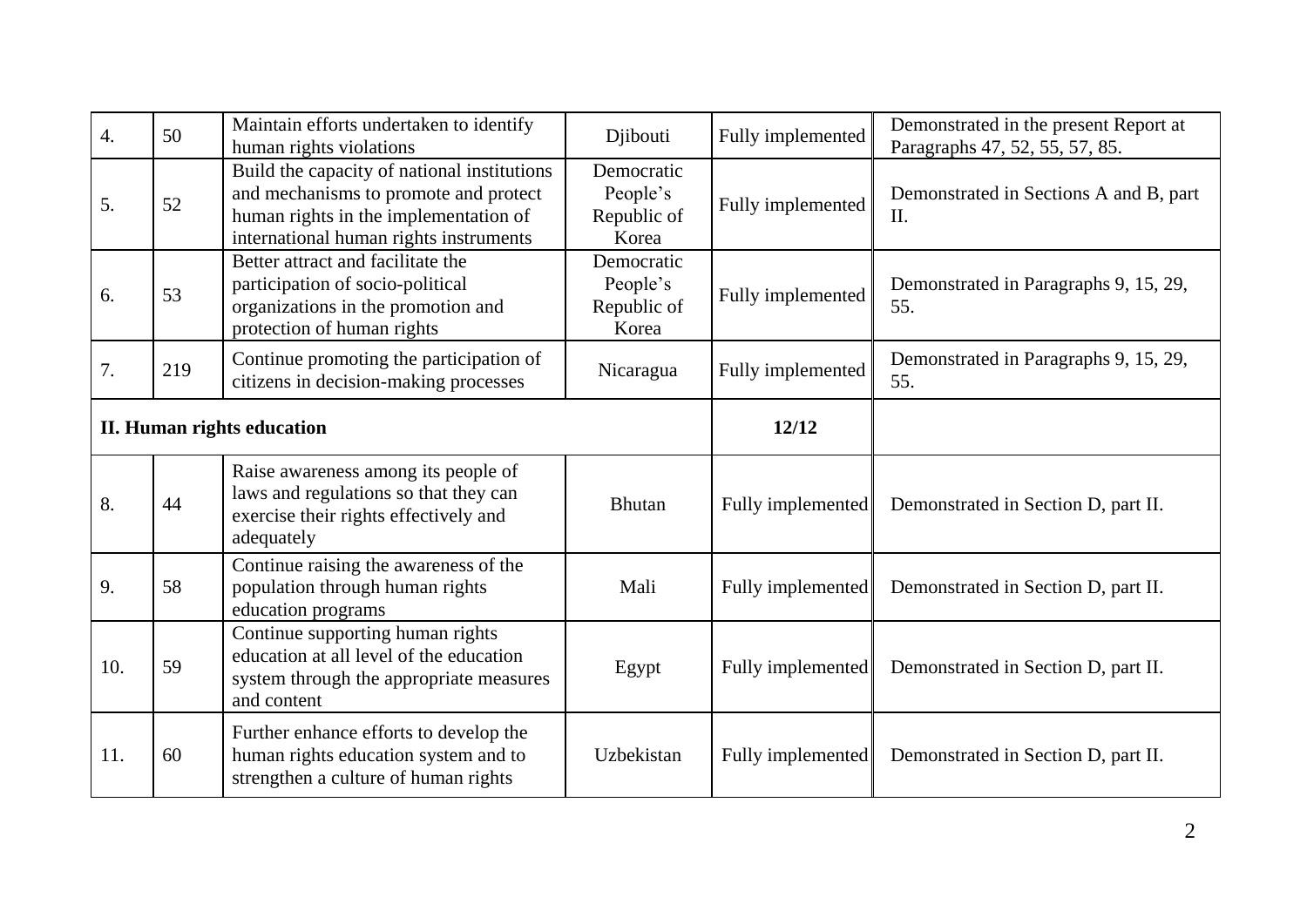| 12. | 61 | Continue dissemination of and training<br>on the UDHR and other international<br>human rights instruments                                                                                                         | Venezuela      | Fully implemented | Demonstrated in Section D, part II.                             |
|-----|----|-------------------------------------------------------------------------------------------------------------------------------------------------------------------------------------------------------------------|----------------|-------------------|-----------------------------------------------------------------|
| 13. | 62 | Continue work on introducing<br>awareness-raising and educational<br>programs on human rights into the<br>curricula of schools and universities and<br>on organizing relevant programs for civil<br>servants      | <b>Belarus</b> | Fully implemented | Demonstrated in Section D, part II.                             |
| 14. | 63 | Strengthen human rights education to<br>ensure that the population is better<br>informed                                                                                                                          | Djibouti       | Fully implemented | Demonstrated in Section D, part II.                             |
| 15. | 64 | Increase education on human rights to<br>raise public awareness and the capacity<br>of relevant legal agencies to better ensure<br>the rights and basic freedoms of the<br>people within the nation's rule of law | Myanmar        | Fully implemented | Demonstrated in Section D, part II.                             |
| 16. | 65 | Strengthen human rights education by<br>providing special programs for law<br>enforcement officials and the judiciary                                                                                             | Morocco        | Fully implemented | Demonstrated in Section D, part II.                             |
| 17. | 81 | Further enhance people's awareness of<br>gender issues                                                                                                                                                            | Cambodia       | Fully implemented | Demonstrated in Section D, part II and<br>Paragraphs 21,75, 76. |
| 18. | 82 | Work on policies and strategies to<br>enhance awareness on gender issues                                                                                                                                          | Ethiopia       | Fully implemented | Demonstrated in Paragraphs 21, 75, 76.                          |
| 19. | 83 | Significantly increase efforts to raise<br>awareness among its population of<br>gender equality and non-discrimination<br>of women and girls                                                                      | Liechtenstein  | Fully implemented | Demonstrated in Paragraphs 21, 75, 76.                          |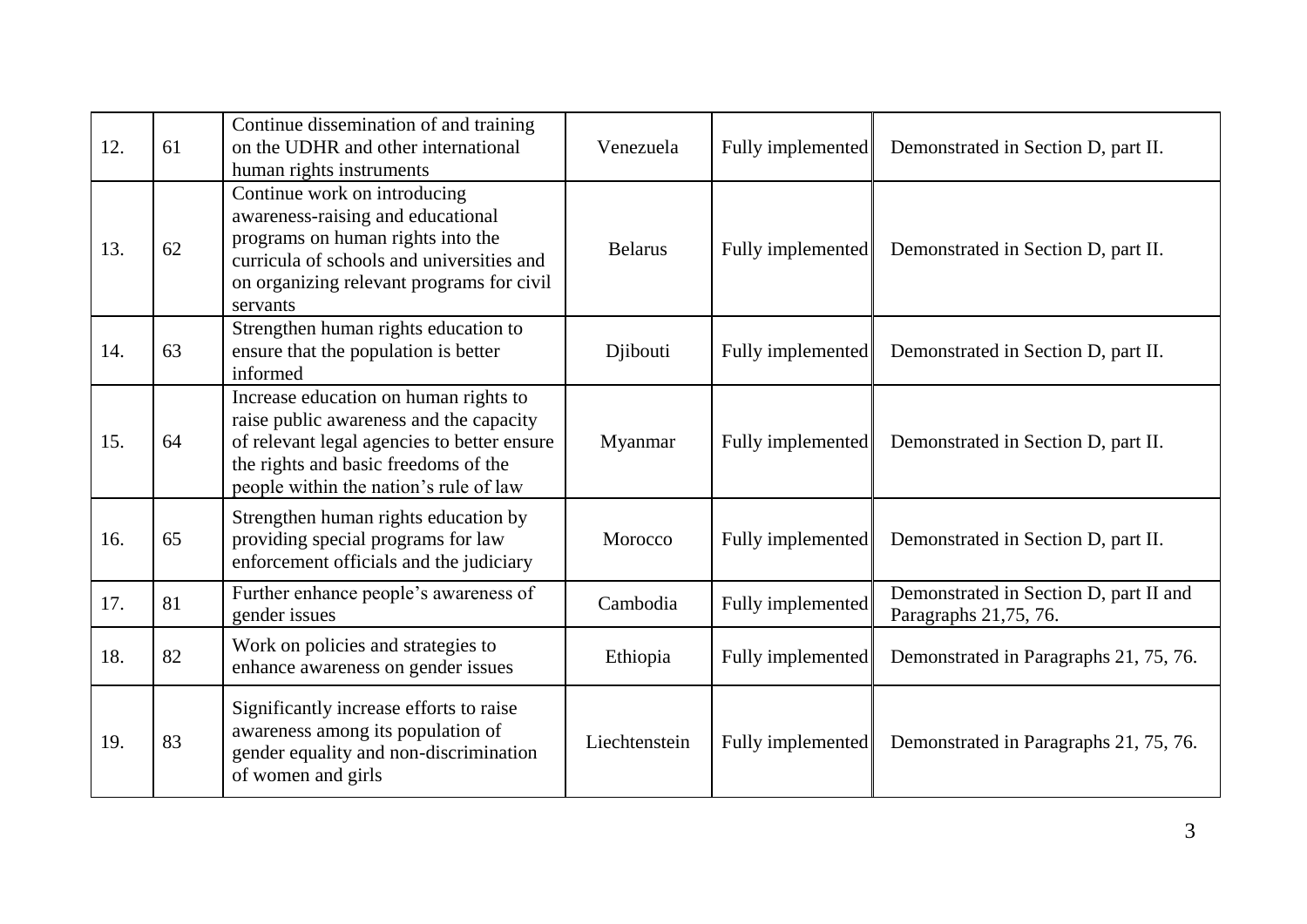|     | III. Strengthening the legal frameworks on human rights |                                                                                                                                                                                                                                   |                                          | 21/23             |                                                                                                                                                                                                                                   |
|-----|---------------------------------------------------------|-----------------------------------------------------------------------------------------------------------------------------------------------------------------------------------------------------------------------------------|------------------------------------------|-------------------|-----------------------------------------------------------------------------------------------------------------------------------------------------------------------------------------------------------------------------------|
| 20. | 31                                                      | Continue with the Constitutional review<br>process aimed at strengthening the legal<br>system and policies on human rights                                                                                                        | Mozambique                               | Fully implemented | Demonstrated in Section A, part II                                                                                                                                                                                                |
| 21. | 32                                                      | Continue developing the human rights<br>legal framework                                                                                                                                                                           | Sudan                                    | Fully implemented | Demonstrated in Sections A and B, part<br>$\mathbf{I}$                                                                                                                                                                            |
| 22. | 33                                                      | Implement a legal system which<br>improves the human rights of peasants<br>and other persons working in rural areas                                                                                                               | Plurinational<br><b>State of Bolivia</b> | Fully implemented | Demonstrated in Paragraphs 16, 17, 21,<br>25, 61, 67.                                                                                                                                                                             |
| 23. | 35                                                      | Continue strengthening national<br>mechanisms to promote and protect<br>human rights                                                                                                                                              | Nepal                                    | Fully implemented | Demonstrated in the present Report at<br>Sections A and B, part II, and<br>throughout.                                                                                                                                            |
| 24. | 36                                                      | Continue efforts to strengthen its<br>institutional frameworks for human<br>rights, including by giving consideration<br>towards the establishment of a national<br>human rights institution as guided by the<br>Paris Principles | Indonesia                                | Fully implemented | Demonstrated in Paragraph 97.                                                                                                                                                                                                     |
| 25. | 37                                                      | Consider establishing a national human<br>rights institution                                                                                                                                                                      | Thailand                                 | Fully implemented | Demonstrated in Paragraph 97.<br>Recommendation No. 37 suggested an<br>action of "consideration". An inter-<br>agency mechanism has been established<br>to conceive and implement the project on<br>the establishment of an NHRI. |
| 26. | 38                                                      | <b>Establish a national institution for the</b><br>promotion and the protection of<br>human rights                                                                                                                                | <b>Morocco</b>                           | Ongoing           | Demonstrated in Paragraph 97.<br>Recommendation no. 38 suggested an<br>action of "establishment". An inter-<br>agency mechanism has been established                                                                              |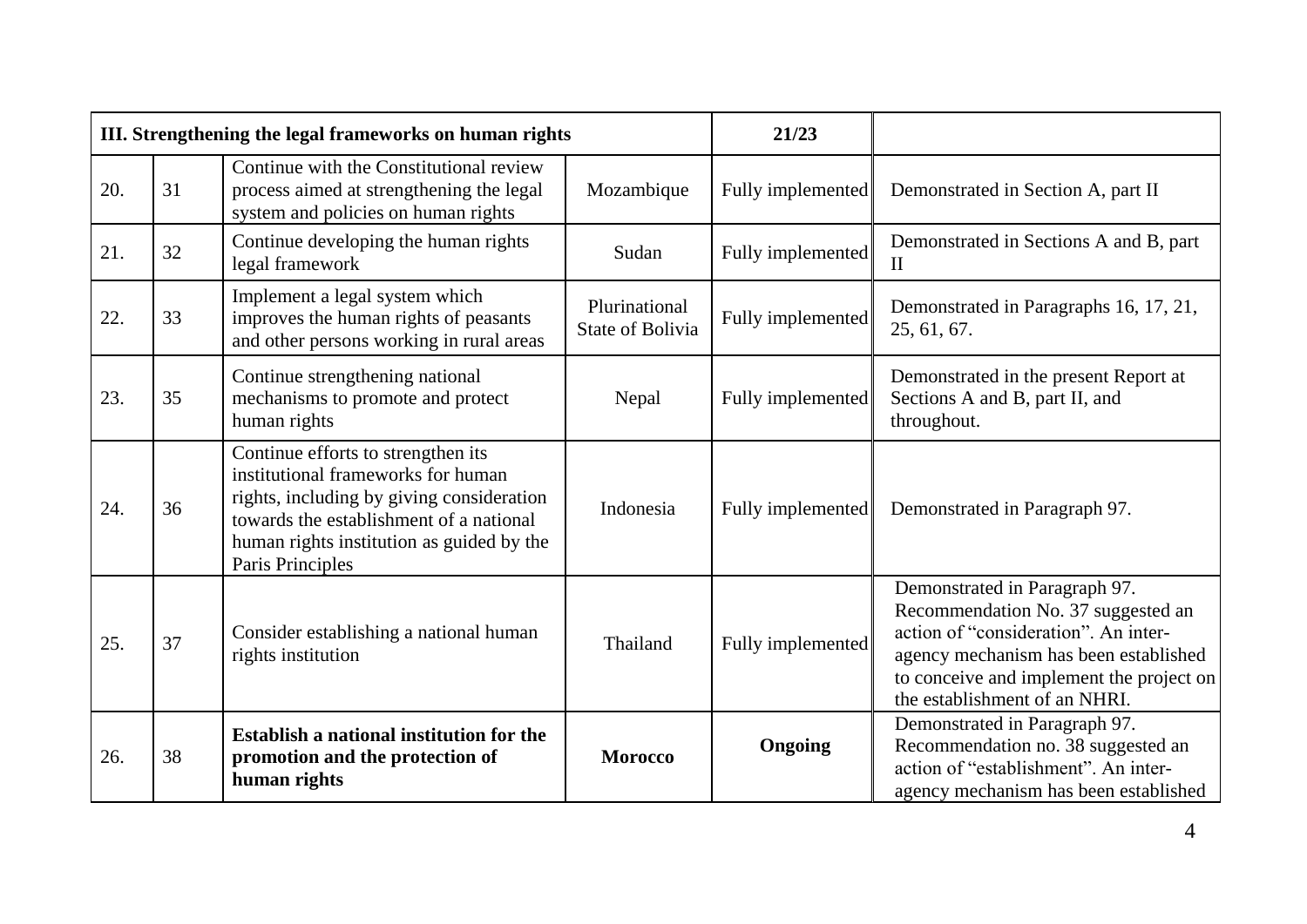|     |     |                                                                                                                                                                              |                         |                                 | to conceive and implement the project on<br>the establishment of an NHRI.                  |
|-----|-----|------------------------------------------------------------------------------------------------------------------------------------------------------------------------------|-------------------------|---------------------------------|--------------------------------------------------------------------------------------------|
| 27. | 39  | Establish an independent national<br>human rights institution                                                                                                                | <b>Niger</b>            | Ongoing                         | Demonstrated in Paragraph 97.<br>Similar to Recommendation no. 38.                         |
| 28. | 51  | <b>Continue measures aimed at</b><br>enhancing the capacity of the national<br>human rights mechanism                                                                        | <b>Uzbekistan</b>       | <b>Partially</b><br>implemented | Demonstrated in Sections A and B, part<br>II. On NRHI, similar to<br>Recommendation no. 38 |
| 29. | 127 | Expedite implementation of the reform<br>of the judicial system and intensify<br>within the system a culture of systematic<br>respect of human rights                        | Cabo Verde              | Fully implemented               | Demonstrated in Paragraphs 7, 11, 97.                                                      |
| 30. | 128 | Continue to take measures to secure the<br>rule of law, including by establishing a<br>criminal justice system that gives due<br>consideration to human rights               | Japan                   | Fully implemented               | Demonstrated in Paragraphs 11, 37, 38,<br>42, 43, 47, 52, 55.                              |
| 31. | 129 | Continue to enhance the rule of law, the<br>legal and judicial system and<br>mechanisms in the country to promote<br>and protect human rights                                | Malaysia                | Fully implemented               | Demonstrated in Sections A and B, part<br>$\mathbf{I}$                                     |
| 32. | 130 | Continue strengthening the judiciary<br>based on the principles of the<br>independence of judges and prosecutors<br>and ensure equal access for all to the<br>justice system | Serbia                  | Fully implemented               | Demonstrated in Paragraph 39.                                                              |
| 33. | 131 | Pursue efforts in the field of judicial<br>reform and upgrade laws to reflect the<br>will and interest of all segments of<br>society                                         | Syrian Arab<br>Republic | Fully implemented               | Demonstrated in Sections A and B, part<br>II and Paragraphs 55.                            |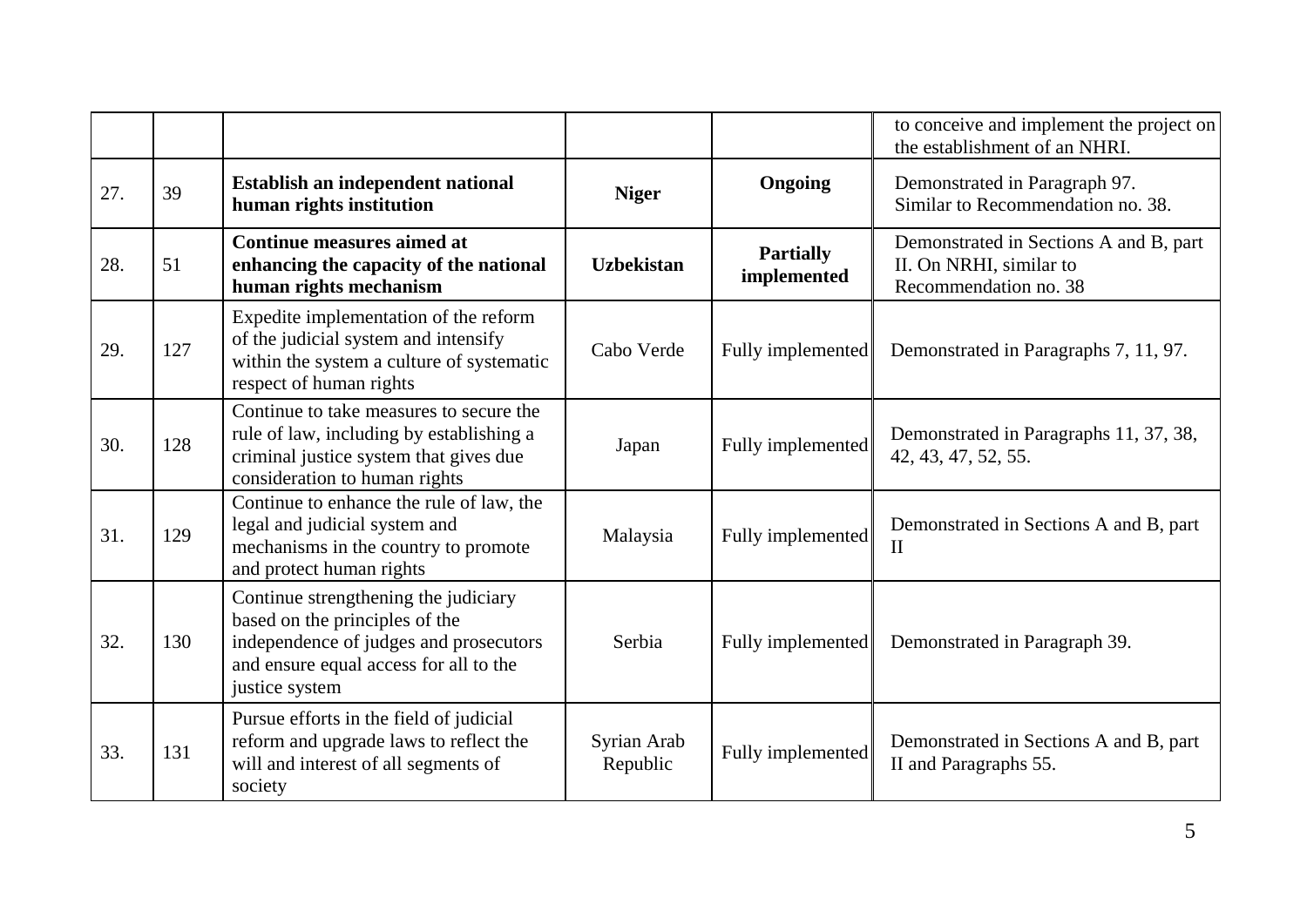| 34. | 132 | Strengthen its judicial system and take<br>effective measures to fight poverty                                                                                                                                    | Angola           | Fully implemented               | Demonstrated in Sections A and B, part<br>II and Paragraphs 15, 16, 25, 59, 60, 68,<br>81, 82, 89.                                                    |
|-----|-----|-------------------------------------------------------------------------------------------------------------------------------------------------------------------------------------------------------------------|------------------|---------------------------------|-------------------------------------------------------------------------------------------------------------------------------------------------------|
| 35. | 89  | Continue to reduce offences subjected to<br>the death penalty                                                                                                                                                     | Belgium          | Fully implemented               | Demonstrated in Paragraph 43.                                                                                                                         |
| 36. | 90  | Continue to work towards reducing the<br>number of crimes subject to the death<br>penalty                                                                                                                         | Namibia          | Fully implemented               | Demonstrated in Paragraph 43.                                                                                                                         |
| 37. | 92  | Reduce the list of crimes punishable by<br>death penalty, in particular economic<br>crimes and those linked to drugs, and<br>examine the possibility of introducing a<br>moratorium                               | Switzerland      | Fully implemented               | Demonstrated in Paragraph 43.                                                                                                                         |
| 38. | 94  | Consider at least further restricting the<br>use of the death penalty only for the most<br>serious crimes, as stated in article 6 of<br>ICCPR with a view to soon adopting a de<br>facto moratorium on executions | Italy            | Fully implemented               | Demonstrated in Paragraph 43.                                                                                                                         |
| 39. | 95  | Continue reform towards eventual<br>abolition of the death penalty, including<br>greater transparency around its use                                                                                              | New Zealand      | Fully implemented               | Demonstrated in Paragraph 43.                                                                                                                         |
| 40. | 114 | Continue using its sovereign right to<br>apply the death penalty as a tool of<br>criminal justice in accordance with the<br>proper safeguards specified under<br>international human rights law                   | Egypt            | Fully implemented               | Demonstrated in Paragraph 43.                                                                                                                         |
| 41. | 156 | Give space to non-state media, and<br>that make Criminal Code Articles 79,<br>88 and 258 more specific and<br>consistent with international human                                                                 | <b>Australia</b> | <b>Partially</b><br>implemented | Demonstrated in Paragraphs 52-54.<br>The revision of the Criminal Code<br>(including the update of national<br>security provisions) and the Press Law |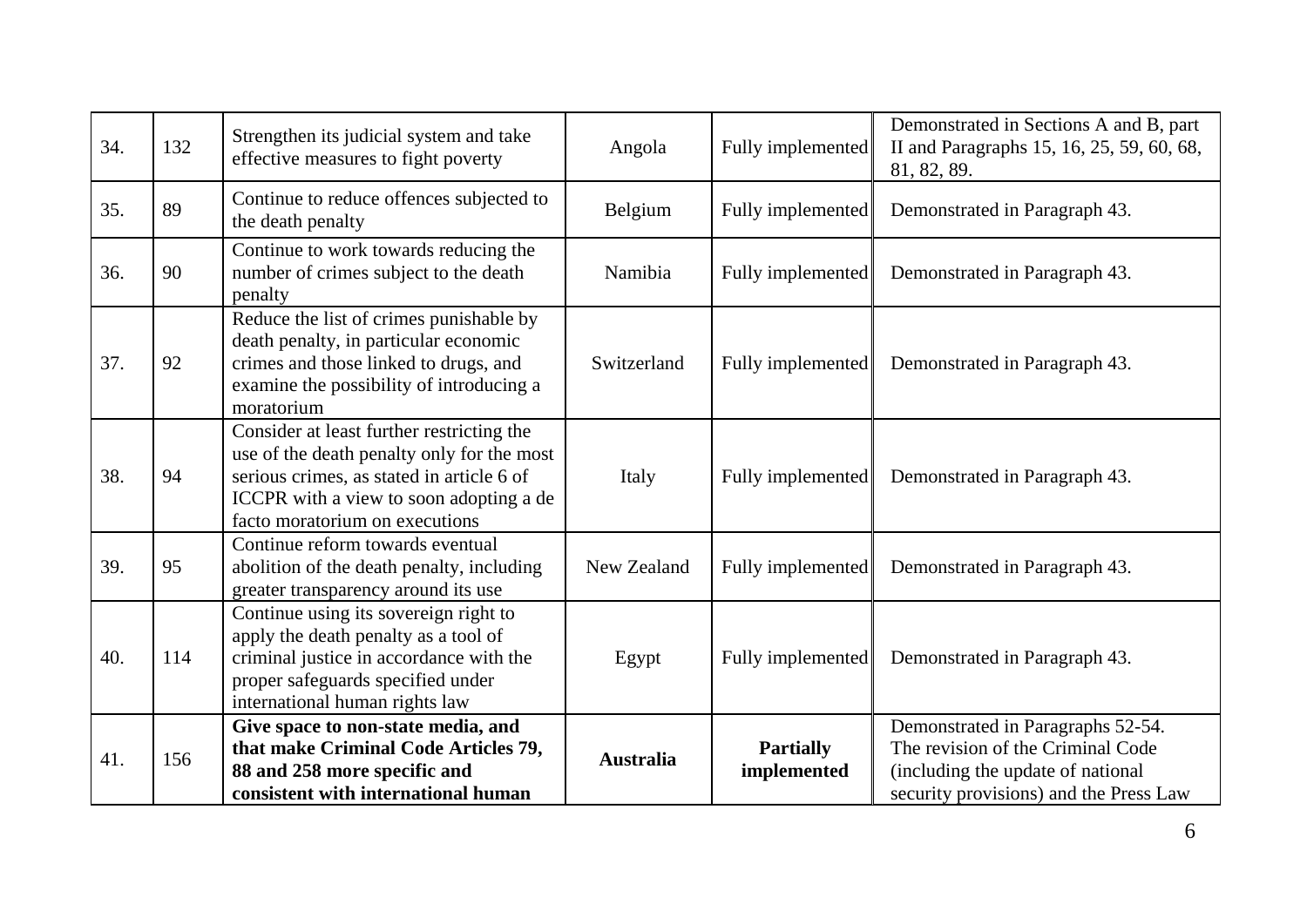| rights obligations on freedom of | (including the elaboration of Articles 14   |
|----------------------------------|---------------------------------------------|
| expression                       | and 25 of the 2013 Constitution on          |
|                                  | freedom of expression and freedom of        |
|                                  | the press) had been undertaken              |
|                                  | thoroughly according to due process,        |
|                                  | taking into account various contributions   |
|                                  | through consultations with legal experts,   |
|                                  | social organizations, non-governmental      |
|                                  | organizations and the public. The drafts    |
|                                  | were discussed and adopted at the           |
|                                  | National Assembly in conformity with        |
|                                  | regulations on legislation.                 |
|                                  | For instance, in the 2015 Criminal Code,    |
|                                  | many national security provisions have      |
|                                  | been provided with further details. The     |
|                                  | former Article 88 in the 1999 Criminal      |
|                                  | Code on "Propagandizing against the         |
|                                  | State" has been updated as Article 117      |
|                                  | on "Making, storing, spreading or           |
|                                  | propagandizing information, documents,      |
|                                  | and materials for the purposes of           |
|                                  | opposing the State of the Socialist         |
|                                  | Republic of Viet Nam", which identified     |
|                                  | more clearly the activities that constitute |
|                                  | this crime. The former Article 258 in       |
|                                  | 1999 Criminal Code has also been            |
|                                  | converted to the new Article 331 where      |
|                                  | "grave violations" has been further         |
|                                  | identified as activities that would         |
|                                  | "negatively affect public security, order   |
|                                  | and safety". Furthermore, the 2015          |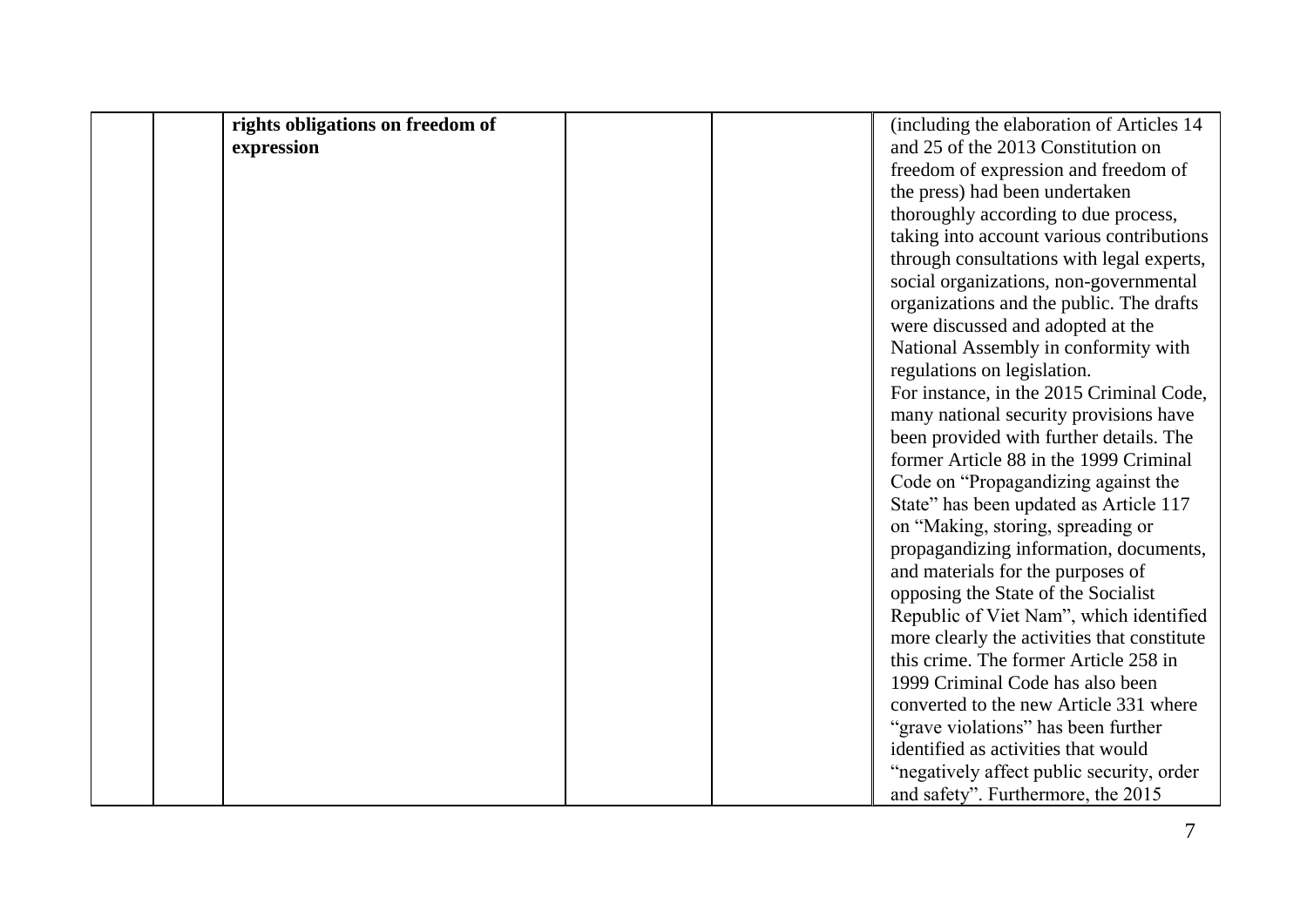|     |              |                                                                                                                                                                                                                                                                                                                                                |                                                |                                 | Criminal Code also added Article 167<br>on "Activities violating freedom of<br>speech, freedom of the press and the<br>right to access to information and the<br>right to protest of citizens." |
|-----|--------------|------------------------------------------------------------------------------------------------------------------------------------------------------------------------------------------------------------------------------------------------------------------------------------------------------------------------------------------------|------------------------------------------------|---------------------------------|-------------------------------------------------------------------------------------------------------------------------------------------------------------------------------------------------|
| 42. | 157          | Amend the provisions concerning<br>offences against national security<br>which could restrict freedom of<br>expression, including on the Internet,<br>particularly articles 79, 88 and 258 of<br>the Penal Code, to ensure its<br>compliance with Viet Nam's<br>international obligations, including<br><b>ICCPR</b>                           | Canada                                         | <b>Partially</b><br>implemented | Demonstrated in Paragraph 52-54.<br>Similar to 156.                                                                                                                                             |
|     |              | IV. Adhering to international human rights instruments                                                                                                                                                                                                                                                                                         |                                                | 17/19                           |                                                                                                                                                                                                 |
| 43. | $\mathbf{1}$ | Continue efforts to ratify international<br>human rights instruments, to which Viet<br>Nam is not yet a party/ Consider signing<br>and ratifying the main international<br>human rights treaties/Continue its<br>accession to international human rights<br>treaties/Ratify international instruments<br>to which Viet Nam is not yet a party; | Nicaragua,<br>Albania,<br>Azerbaijan,<br>Niger | Fully implemented               | Demonstrated in Paragraph 28.                                                                                                                                                                   |
| 44. | 9            | Continue efforts to accede to<br>international human rights treaties,<br>particularly the Convention against<br>Torture and Other Cruel, Inhuman or<br>Degrading Treatment (CAT)                                                                                                                                                               | Kazakhstan                                     | Fully implemented               | Demonstrated in Paragraph 28.                                                                                                                                                                   |
| 45. | 10           | Take the necessary steps for timely<br>ratification of CAT                                                                                                                                                                                                                                                                                     | Denmark                                        | Fully implemented               | Demonstrated in Paragraph 28.                                                                                                                                                                   |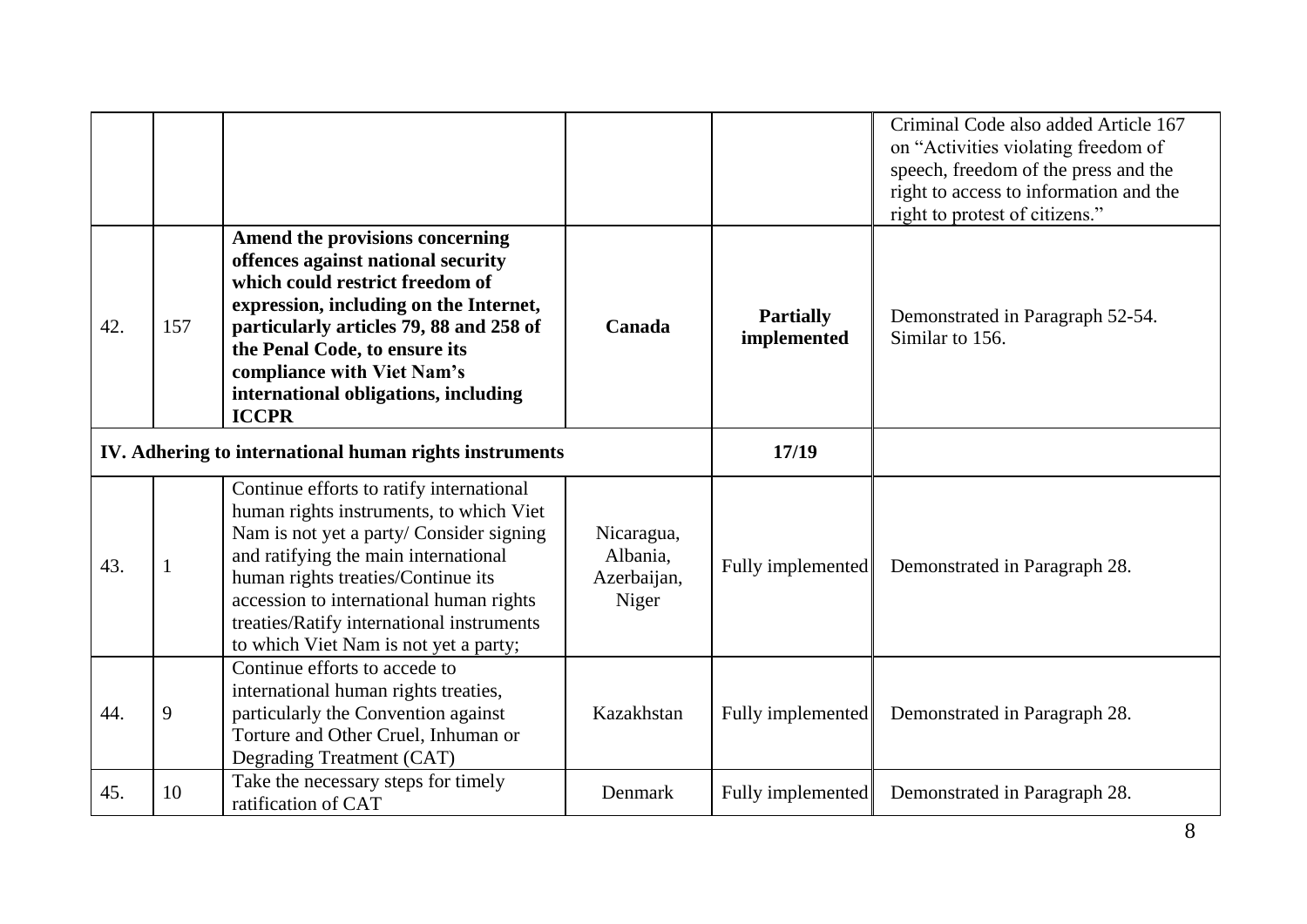| 46. | 11 | Ensure prompt ratification of CAT                                                                                                                                                                                                      | Belgium                            | Fully implemented               | Demonstrated in Paragraph 28.                                                                                                                                                                                                           |
|-----|----|----------------------------------------------------------------------------------------------------------------------------------------------------------------------------------------------------------------------------------------|------------------------------------|---------------------------------|-----------------------------------------------------------------------------------------------------------------------------------------------------------------------------------------------------------------------------------------|
| 47. | 12 | Ratify CAT/Accede to CAT                                                                                                                                                                                                               | Gabon, Mali,<br>Slovakia, Togo     | Fully implemented               | Demonstrated in Paragraph 28.                                                                                                                                                                                                           |
| 48. | 13 | Ratify CAT as soon as possible                                                                                                                                                                                                         | Poland,<br>Switzerland             | Fully implemented               | Demonstrated in Paragraph 28.                                                                                                                                                                                                           |
| 49. | 14 | Quickly ratify and implement CAT                                                                                                                                                                                                       | <b>United States of</b><br>America | Fully implemented               | Demonstrated in Paragraph 28.                                                                                                                                                                                                           |
| 50. | 17 | Withdraw reservations to the<br><b>International Convention on the</b><br><b>Elimination of All Forms of Racial</b><br><b>Discrimination and take appropriate</b><br>measures to combat more effectively<br>discriminatory stereotypes | Gabon                              | <b>Partially</b><br>implemented | Consideration and implementation of<br>legal procedures to withdraw the<br>reservations are ongoing.<br>The measures to combat<br>discriminatory stereotypes are<br>demonstrated in Paragraphs 80, 81, 82,<br>83 in the present Report. |
| 51. | 18 | <b>Consider ratifying the International</b><br><b>Convention on the Protection of the</b><br><b>Rights of All Migrant Workers and</b><br><b>Members of Their Families</b><br>(ICRMW)/Consider acceding to<br><b>ICRMW</b>              | Algeria, Egypt                     | <b>Partially</b><br>implemented | Demonstrated in Paragraph 28. Relevant<br>Vietnamese agencies have undertaken<br>studies with a view to draft a plan for<br>accession.                                                                                                  |
| 52. | 19 | Step up efforts to review its domestic<br>legislations and policies with a view to<br>ratifying ICRMW                                                                                                                                  | <b>Philippines</b>                 | <b>Partially</b><br>implemented | Demonstrated in Paragraph 28. Relevant<br>Vietnamese agencies have undertaken<br>studies with a view to draft a plan for<br>accession.                                                                                                  |
| 53. | 20 | Complete the ratification of the<br>Convention on the Rights of Persons<br>with Disabilities (CRPD)                                                                                                                                    | Turkey                             | Fully implemented               | Demonstrated in Paragraph 28.                                                                                                                                                                                                           |
| 54. | 21 | Ratify CRPD, CAT, CPED and<br><b>ICRMW</b>                                                                                                                                                                                             | <b>Burkina Faso</b>                | <b>Partially</b><br>implemented | Demonstrated in Paragraph 28. Viet<br>Nam has ratified the CRPD and CAT,                                                                                                                                                                |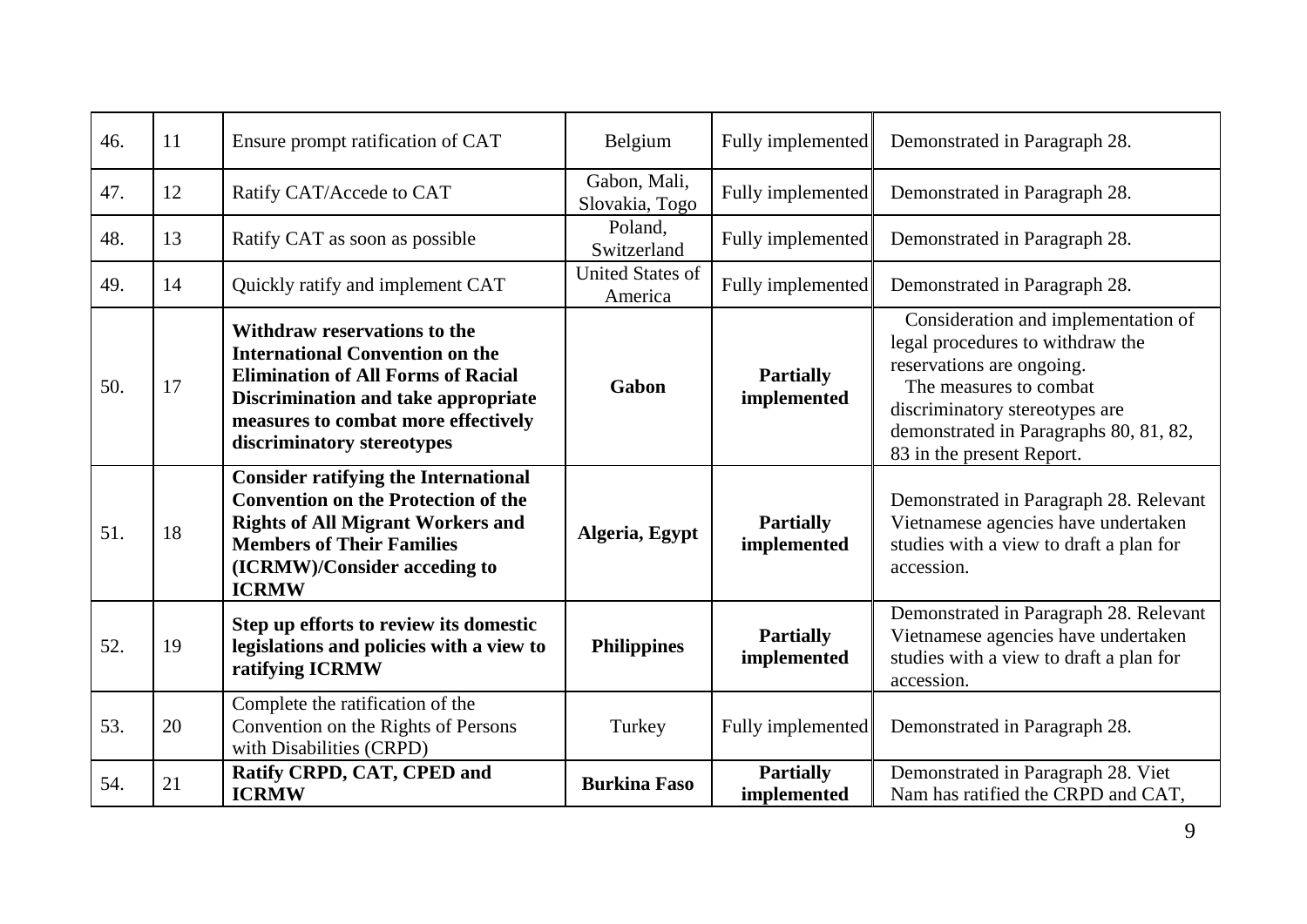|     |    |                                                                                                                                                                                                               |                                              |                                 | and has undertaken studies with a view<br>to drafting a plan on accession to the<br>CPED and ICRMW.                                                                                                                             |
|-----|----|---------------------------------------------------------------------------------------------------------------------------------------------------------------------------------------------------------------|----------------------------------------------|---------------------------------|---------------------------------------------------------------------------------------------------------------------------------------------------------------------------------------------------------------------------------|
| 55. | 22 | Continue efforts undertaken to ensure<br>ratification of CPED, as well as the<br>main international human rights<br>instruments, to which the country is<br>not yet a party                                   | <b>Argentina</b>                             | <b>Partially</b><br>implemented | Demonstrated in Paragraph 28.<br>Similar to Recommendation no. 21.                                                                                                                                                              |
| 56. | 23 | Consider ratifying CPED / Accede to<br><b>CPED</b>                                                                                                                                                            | Iraq/Uruguay                                 | Fully implemented               | Demonstrated in Paragraph 28. The<br>recommendation suggested an action of<br>"considering". A Committee has been<br>founded to look into accession to the<br>CPED.                                                             |
| 57. | 24 | <b>Consider ratifying outstanding human</b><br>rights treaties and the Rome Statute of<br>the International Criminal Court and<br>withdraw existing reservations to<br>treaties, to which Viet Nam is a party | <b>Slovenia</b>                              | <b>Partially</b><br>implemented | Demonstrated in Paragraph 28.<br>The recommendation suggested an<br>action of "considering". Viet Nam has<br>ratified CRPD and CAT. The possibility<br>of ratifying other instruments is being<br>studied by relevant agencies. |
| 58. | 25 | <b>Continue the ratification of</b><br>international human rights<br>instruments, considering, in<br>particular, ratification of the Rome<br><b>Statute</b>                                                   | Romania                                      | <b>Partially</b><br>implemented | Demonstrated in Paragraph 28.<br>Viet Nam has ratified the CRPD and<br>CAT. The possibility of ratifying other<br>instruments is being studied by relevant<br>agencies.                                                         |
| 59. | 26 | <b>Consider ratifying the Rome</b><br><b>Statute/Take into consideration the</b><br>possibility of acceding to the Rome<br><b>Statute/Ratify the Rome Statute</b>                                             | Estonia, Italy,<br>Greece,<br><b>Uruguay</b> | <b>Ongoing</b>                  | Similar to Recommendation no. 24.                                                                                                                                                                                               |
| 60. | 28 | Consider ratifying other pending<br>fundamental International Labour<br>Organization (ILO) Conventions such as                                                                                                | Uruguay                                      | Fully implemented               | Demonstrated in Paragraph 31. The<br>recommendation suggested an action of<br>"considering". Since the last review,                                                                                                             |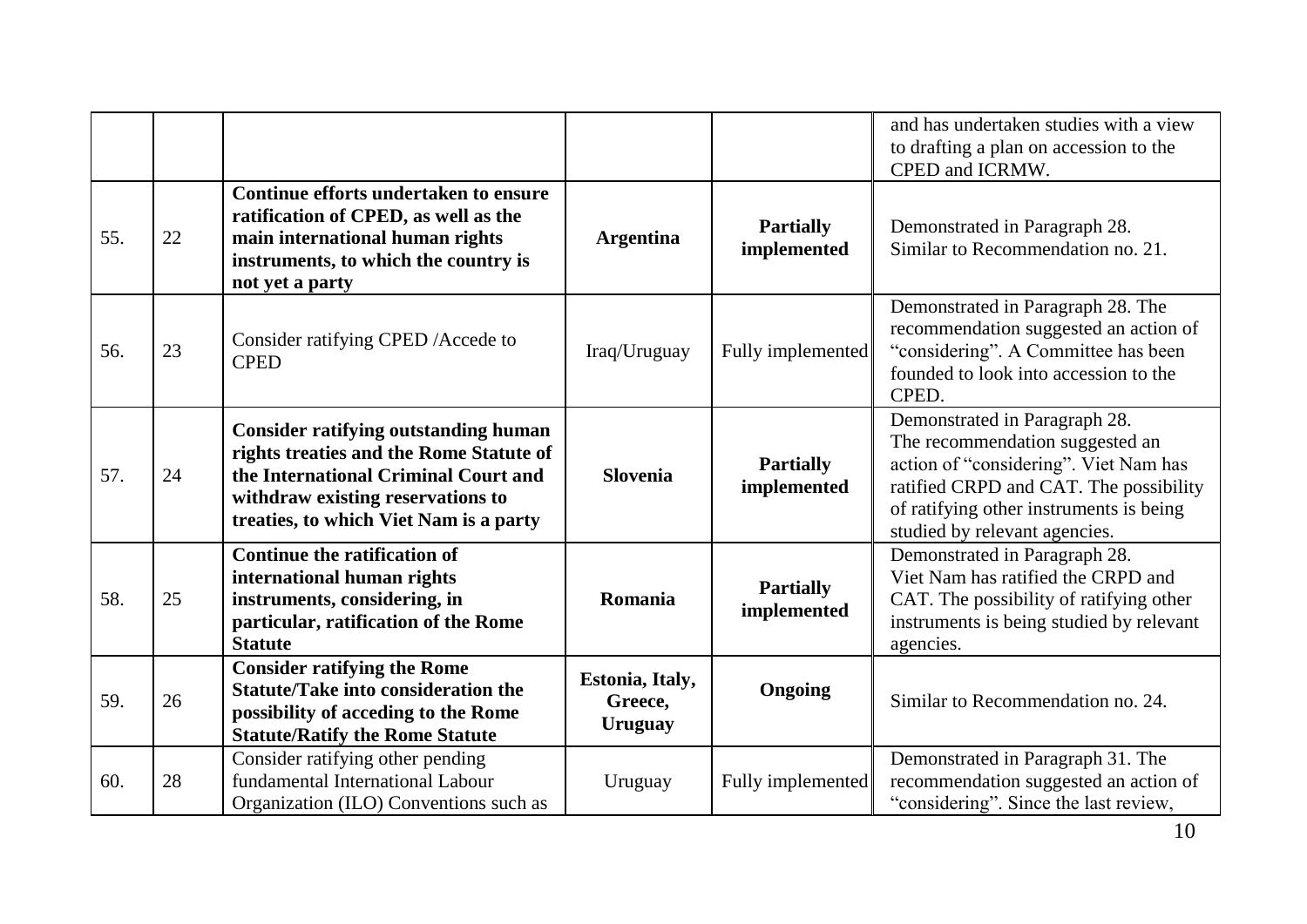|     |                | Convention No. 189 (2011) concerning<br>decent work for domestic workers                                                                                                                                                        |                      |                                        | Viet Nam has ratified one (01) more<br>ILO convention and has established a<br>roadmap to join others.                                                                                                                                                           |
|-----|----------------|---------------------------------------------------------------------------------------------------------------------------------------------------------------------------------------------------------------------------------|----------------------|----------------------------------------|------------------------------------------------------------------------------------------------------------------------------------------------------------------------------------------------------------------------------------------------------------------|
| 61. | 29             | Harmonize its legislation, regulations<br>and policies with ILO Convention No.<br>29 (1930) concerning Forced or<br><b>Compulsory Labour and No. 138</b><br>(1973) concerning Minimum Age for<br><b>Admission to Employment</b> | <b>Uruguay</b>       | <b>Partially</b><br><b>Implemented</b> | Demonstrated in Paragraph 31.<br>The 2015 Criminal Code added a<br>provision for the offense of coercive<br>labor (Article 297). Viet Nam has also<br>been gradually mainstreaming the<br>regulations of ILO Convention 138 in<br>the domestic legal frameworks. |
|     |                | V. Implementing international human rights obligations                                                                                                                                                                          |                      | 7/7                                    |                                                                                                                                                                                                                                                                  |
| 62. | $\overline{2}$ | In its implementation of Constitution<br>article 69, ensure compliance with its<br>obligations under the International<br>Covenant on Civil and Political Rights<br>(ICCPR)                                                     | Norway               | Fully implemented                      | Demonstrated in Paragraphs 8-10 and<br>Section A, part III.                                                                                                                                                                                                      |
| 63. | 3              | Continue to strengthen its efforts to<br>promote and protect fundamental<br>freedoms and rights guaranteed under<br><b>ICCPR</b>                                                                                                | Republic of<br>Korea | Fully implemented                      | Demonstrated in Section A, part III.                                                                                                                                                                                                                             |
| 64. | $\overline{4}$ | Ensure that any law governing the<br>Internet is in compliance with the<br>international human rights obligations of<br>Viet Nam as a State party to ICCPR                                                                      | Belgium              | Fully implemented                      | Demonstrated in Paragraph 52.                                                                                                                                                                                                                                    |
| 65. | 34             | Ensure that the 1999 Penal Code and<br>2003 Criminal Procedures Code, and<br>their implementation are consistent with<br>its international human rights obligations                                                             | Norway               | Fully implemented                      | Demonstrated in Paragraph 11, 37, 38,<br>42, 47, 52, 55.                                                                                                                                                                                                         |
| 66. | 68             | Further strengthen cooperation with<br>human rights mechanisms, improve                                                                                                                                                         | <b>Poland</b>        | <b>Partially</b><br>implemented        | Demonstrated in Paragraph 25, 26 and<br>Section E, part II.                                                                                                                                                                                                      |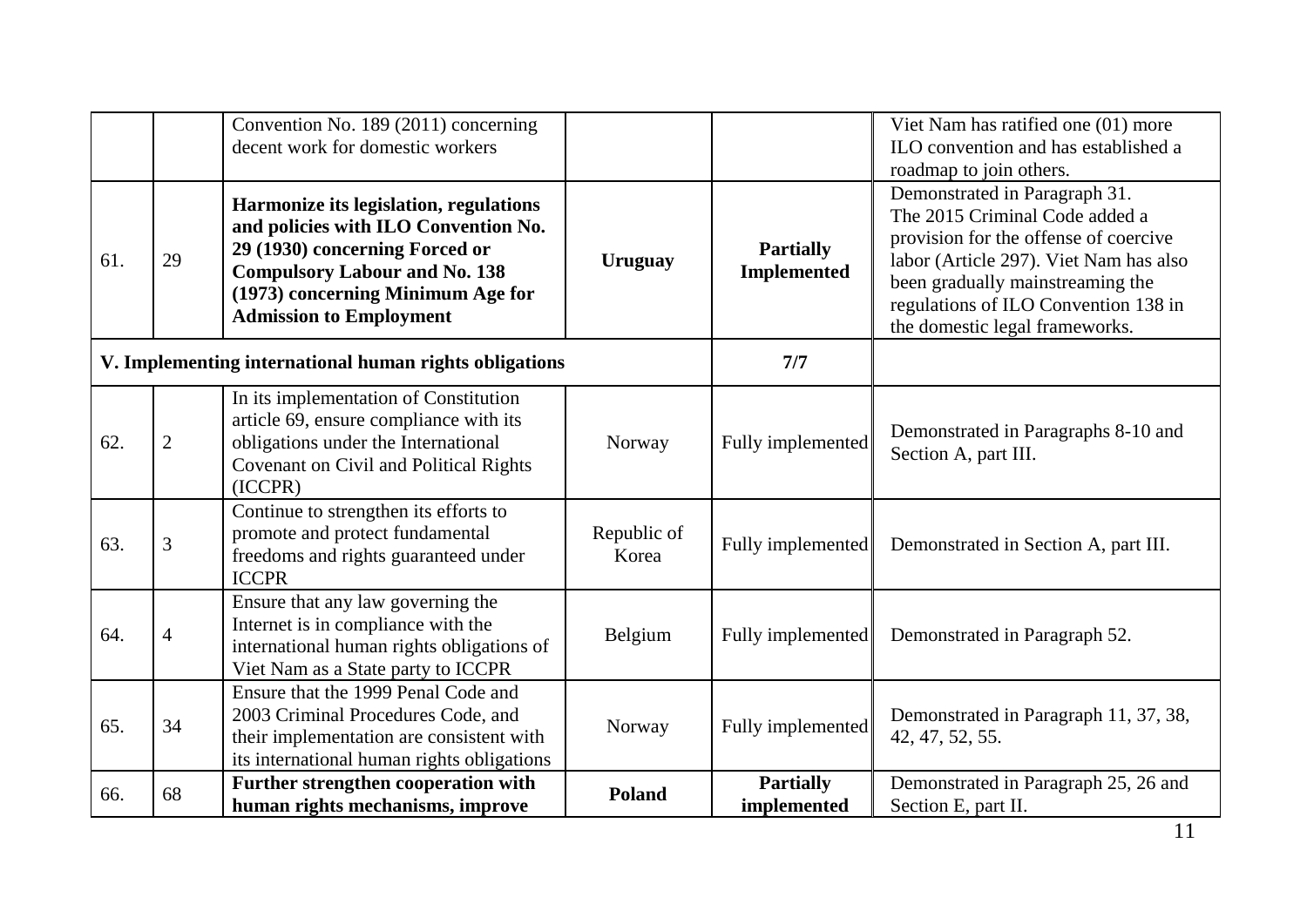|     |     | compliance with treaty body reporting<br>mechanisms and consider accession to<br>the First Optional Protocol to ICCPR                                                               |            |                   | Viet Nam has submitted the 3rd<br>National Report on the Implementation<br>of ICCPR; continued to fully cooperate<br>with UN human rights mechanisms;<br>including receiving the UN Special<br>Rapporteur on the right to food<br>(November 2017). The possibility of<br>acceding to the First Optional Protocol<br>to the ICCPR is under consideration. |
|-----|-----|-------------------------------------------------------------------------------------------------------------------------------------------------------------------------------------|------------|-------------------|----------------------------------------------------------------------------------------------------------------------------------------------------------------------------------------------------------------------------------------------------------------------------------------------------------------------------------------------------------|
| 67. | 69  | Fully address recommendations and<br>issues of concern raised by the<br>Committee on the Rights of the Child<br>with regard to child abuses and<br>allocation of economic resources | Albania    | Fully implemented | Demonstrated in Paragraph 19, 22, 24,<br>30, 77-79.                                                                                                                                                                                                                                                                                                      |
| 68. | 171 | Fulfill its obligation under ICCPR and<br>fully guarantee the freedom of assembly<br>and freedom of expression on the<br>Internet as well as offline to all its<br>citizens         | Germany    | Fully implemented | Demonstrated in Paragraph 5, 52-55.                                                                                                                                                                                                                                                                                                                      |
|     |     | VI. Protecting the rights of vulnerable groups                                                                                                                                      |            | 35/35             |                                                                                                                                                                                                                                                                                                                                                          |
| 69. | 47  | Strengthen policies to protect children,<br>vulnerable groups and the disadvantaged                                                                                                 | Madagascar | Fully implemented | Demonstrated in Section C, part III.                                                                                                                                                                                                                                                                                                                     |
| 70. | 48  | Take effective measures to better<br>guarantee the rights of vulnerable groups<br>such as women, children, the elderly, and<br>people with disabilities                             | Myanmar    | Fully implemented | On people with disabilities: Paragraphs<br>69-72, the elderly: Paragraphs 73-74;<br>women: Paragraphs 75-76; children:<br>Paragraphs 77-79.                                                                                                                                                                                                              |
| 71. | 49  | Continue to take appropriate measures<br>and to provide adequate resources to<br>ensure the socio-economic rights of<br>vulnerable groups                                           | Madagascar | Fully implemented | Demonstrated in Section C, part III.                                                                                                                                                                                                                                                                                                                     |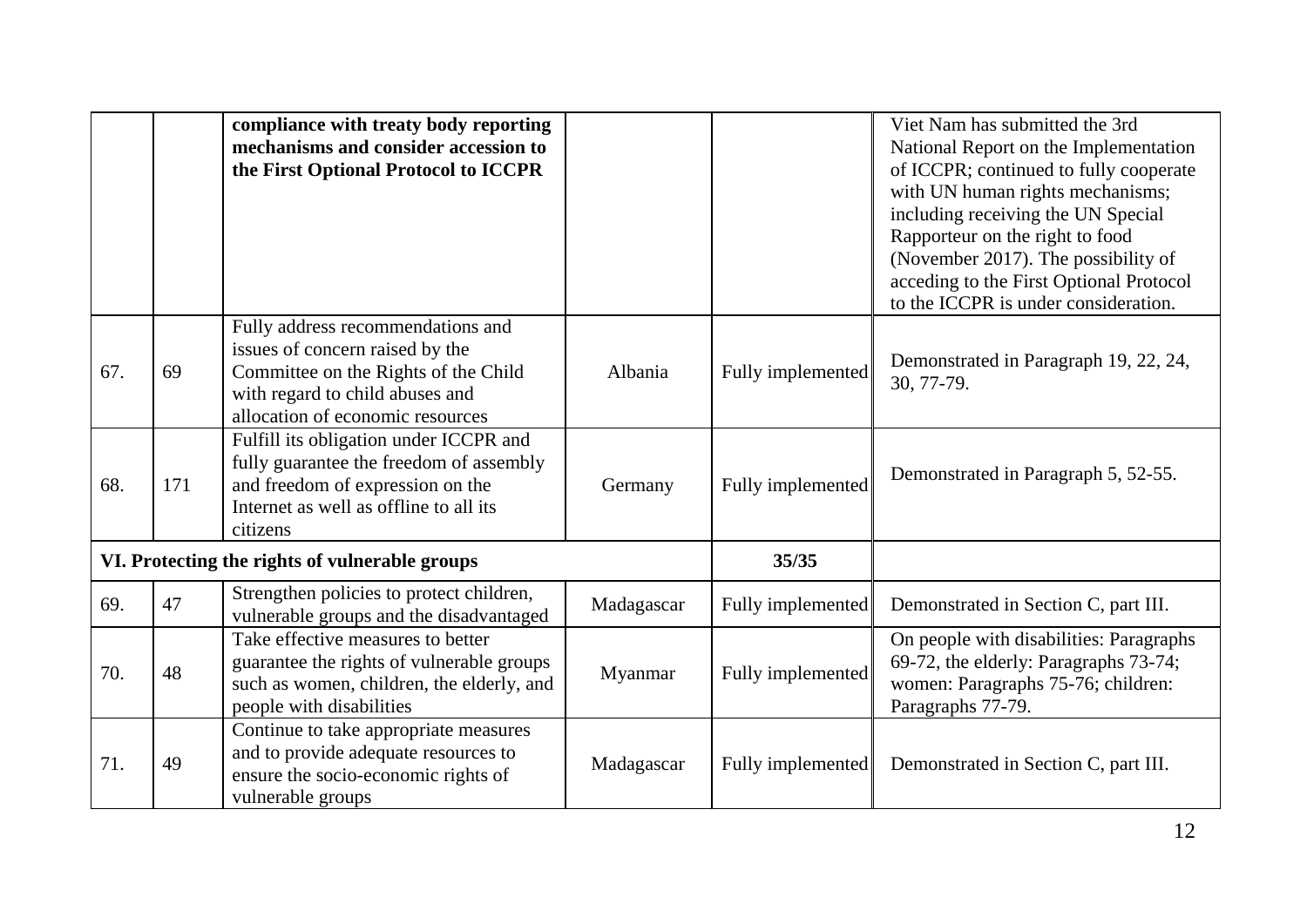| 72. | 54 | Build the capacity for officers whose<br>work concerns protection of the rights of<br>vulnerable groups, especially children<br>and persons with disabilities                                                                      | Democratic<br>People's<br>Republic of<br>Korea | Fully implemented | Demonstrated in Paragraph 21,27,79.                                   |
|-----|----|------------------------------------------------------------------------------------------------------------------------------------------------------------------------------------------------------------------------------------|------------------------------------------------|-------------------|-----------------------------------------------------------------------|
| 73. | 55 | Continue policies aimed at reducing<br>inequalities in access to the full<br>enjoyment of human rights by all social<br>groups with paying special attention to<br>women, children and persons with<br>disabilities                | Kazakhstan                                     | Fully implemented | Demonstrated in Section C, part III.                                  |
| 74. | 56 | Continue to carry out the policy on the<br>protection and promotion of human<br>rights of vulnerable groups, including<br>children, women, persons with<br>disabilities, and elderly persons                                       | Russian<br>Federation                          | Fully implemented | Demonstrated in Section C, part III.                                  |
| 75. | 57 | Continue improving the living standards<br>of poor persons and those living in<br>remote areas to which access is difficult                                                                                                        | Venezuela<br>(Bolivarian<br>Republic of)       | Fully implemented | Demonstrated in Paragraphs 16, 17, 25,<br>59, 60, 68, 81, 82, 89, 90. |
| 76. | 79 | Accelerate fulfillment of its voluntary<br>commitments as a member of the<br>Council, especially by increasing<br>resources to ensure social security and<br>welfare of its citizens as well as the<br>rights of vulnerable groups | <b>Brunei</b><br>Darussalam                    | Fully implemented | Demonstrated in Paragraph 32 and<br>Section C, part III.              |
| 77. | 80 | Continue efforts in implementing its<br>National Strategy on Gender Equality                                                                                                                                                       | Cambodia                                       | Fully implemented | Demonstrated in Paragraphs 20, 21, 76,<br>81.                         |
| 78. | 84 | Eliminate all forms of discrimination<br>against girls, and ensure gender<br>mainstreaming in all anti-discrimination<br>policies and programs                                                                                     | Slovenia                                       | Fully implemented | Demonstrated in Paragraphs 75,76.                                     |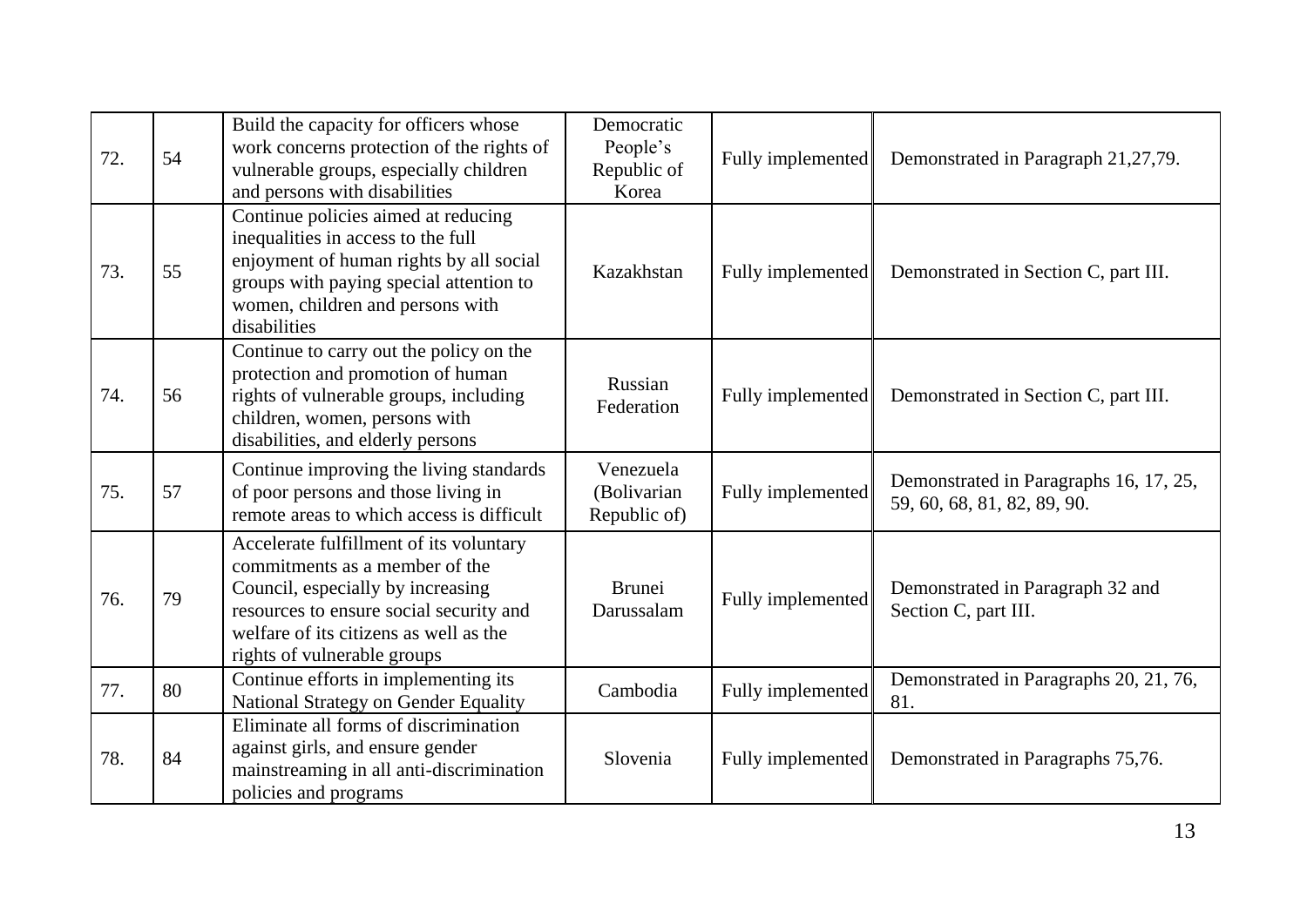| 79. | 85 | Further implement relevant measures to<br>protect women's and children's rights to<br>improve women's status in economic,<br>social and family life, and to combat<br>violence against women                             | China              | Fully implemented               | Demonstrated in Paragraphs 20, 21, 29,<br>34, 35, 75-79.                                                                                                                                                                                                                                                                                                                                                                                                                                                                                                                                |
|-----|----|--------------------------------------------------------------------------------------------------------------------------------------------------------------------------------------------------------------------------|--------------------|---------------------------------|-----------------------------------------------------------------------------------------------------------------------------------------------------------------------------------------------------------------------------------------------------------------------------------------------------------------------------------------------------------------------------------------------------------------------------------------------------------------------------------------------------------------------------------------------------------------------------------------|
| 80. | 86 | Continue implementation of policies to<br>combat discrimination against people<br>from disadvantaged groups, including<br>providing them with access to social<br>security, health services, education and<br>housing    | Serbia             | Fully implemented               | Demonstrated in Section C, part III.                                                                                                                                                                                                                                                                                                                                                                                                                                                                                                                                                    |
| 81. | 87 | Combat discrimination against women<br>through anti-trafficking legislation; by<br>ensuring women's entitlement to land in<br>the Land Law; and by curbing domestic<br>violence and violations of reproductive<br>rights | <b>Netherlands</b> | Fully implemented               | Demonstrated in Paragraphs 20, 21, 34,<br>35, 76.                                                                                                                                                                                                                                                                                                                                                                                                                                                                                                                                       |
| 82. | 88 | Enact a law to fight against<br>discrimination which guarantees the<br>equality of all citizens, regardless of their<br>sexual orientation and gender identity                                                           | Chile              | <b>Partially</b><br>implemented | Demonstrated in Paragraph 9, 20.<br>The 2013 Constitution asserts the<br>general principle of non-discrimination.<br>Articles 36, 37 of the 2015 Civil Code<br>and Article 3 of the 2014 Law on Civil<br>Status allow the "right for gender re-<br>registration" and civil status change<br>after gender change of the citizen.<br>Article 130 of the 1999 Criminal Code<br>on the offense of "violating the equal<br>rights of women" has been updated into<br>Article 165 of the 2015 Criminal Code<br>on "violating gender equality rights"<br>which further cover men, homosexuals, |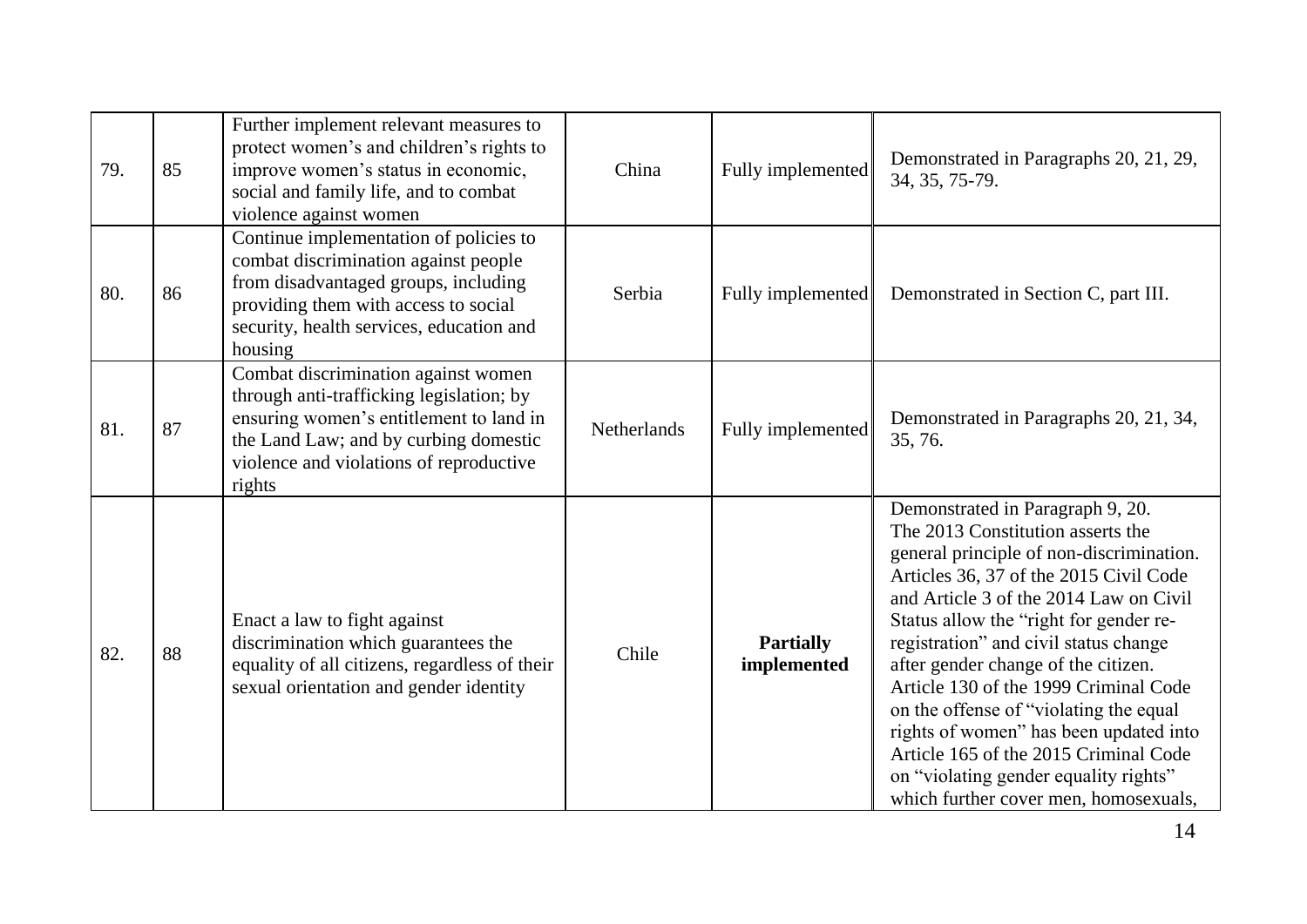|     |     |                                                                                                                                                                                                               |                        |                   | bisexuals and other people with<br>different sexual orientations and gender<br>identities. Furthermore, the Law on<br>Gender Transformation is being drafted<br>and is in the process of consultation<br>before submission to the National<br>Assembly for consideration in the<br>future. |
|-----|-----|---------------------------------------------------------------------------------------------------------------------------------------------------------------------------------------------------------------|------------------------|-------------------|--------------------------------------------------------------------------------------------------------------------------------------------------------------------------------------------------------------------------------------------------------------------------------------------|
| 83. | 119 | Ensure in law and in practice the<br>protection of women against all forms of<br>violence                                                                                                                     | Canada                 | Fully implemented | Demonstrated in Paragraphs 20, 21, 75,<br>76.                                                                                                                                                                                                                                              |
| 84. | 120 | Strengthen the national system of<br>investigating complaints of child abuse<br>and neglect, eliminate violence against<br>children, and establish policies to protect<br>children from all forms of violence | Poland                 | Fully implemented | Demonstrated in Paragraphs 19, 77-79.                                                                                                                                                                                                                                                      |
| 85. | 121 | Develop alternative measures to<br>deprivation of children's liberty and<br>provide children with rehabilitation and<br>reintegration programs                                                                | Republic of<br>Moldova | Fully implemented | Demonstrated in Paragraphs 19, 77-79.                                                                                                                                                                                                                                                      |
| 86. | 122 | Pursue efforts to combat human<br>trafficking, especially of women                                                                                                                                            | Yemen                  | Fully implemented | Demonstrated in Paragraphs 35, 84-86.                                                                                                                                                                                                                                                      |
| 87. | 124 | Undertake measures targeted at<br>vulnerable groups, particularly children,<br>in order to prevent trafficking in human<br>beings for labor and sexual exploitation                                           | Republic of<br>Moldova | Fully implemented | Demonstrated in Paragraphs 35, 84-86.                                                                                                                                                                                                                                                      |
| 88. | 125 | Intensify action against child<br>prostitution, child trafficking and the use<br>of children in the sex trade, in<br>accordance with the 2011–2015 action<br>plan against prostitution                        | Mexico                 | Fully implemented | Demonstrated in Paragraphs 77, 79, 84-<br>86.                                                                                                                                                                                                                                              |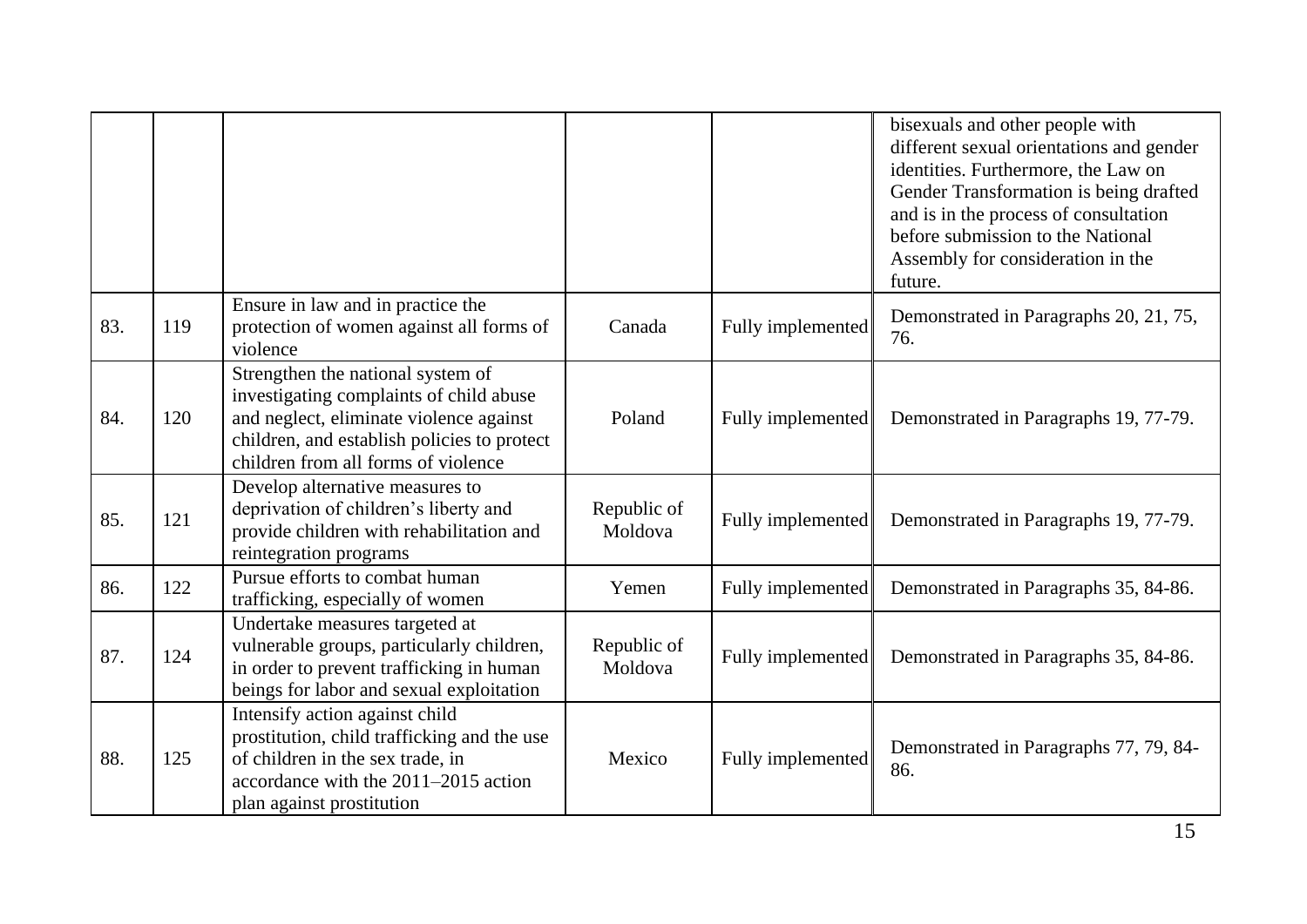| 89. | 126 | Enhance support for the reintegration of<br>victims of trafficking, especially women<br>and children                                                                                                                              | India                       | Fully implemented | Demonstrated in Paragraphs 84-86.             |
|-----|-----|-----------------------------------------------------------------------------------------------------------------------------------------------------------------------------------------------------------------------------------|-----------------------------|-------------------|-----------------------------------------------|
| 90. | 179 | Undertake measures to enhance the<br>participation of women in legislative,<br>judicial and executive bodies                                                                                                                      | Pakistan                    | Fully implemented | Demonstrated in Paragraphs 75.                |
| 91. | 192 | Exert greater efforts to further reduce the<br>child mortality rate                                                                                                                                                               | Ethiopia                    | Fully implemented | Demonstrated in Paragraph 64.                 |
| 92. | 205 | Continue its efforts to ensure the rights<br>of persons with disabilities, including<br>through the finalization of the ratification<br>of CRPD                                                                                   | Indonesia                   | Fully implemented | Demonstrated in Paragraphs 22, 28, 69-<br>72. |
| 93. | 206 | Continue efforts to adopt the requisite<br>measures to enable people with<br>disabilities, especially children, to have<br>access to the necessary education and<br>health care, and to combat any<br>discrimination against them | Libya                       | Fully implemented | Demonstrated in Paragraphs 19, 22, 69-<br>72. |
| 94. | 207 | Continue to step up measures aimed at<br>eradicating discrimination and social<br>prejudices against ethnic minorities and<br>persons with disabilities                                                                           | Argentina                   | Fully implemented | Demonstrated in Paragraphs 69-72, 80-<br>83.  |
| 95. | 208 | Continue efforts to promote and protect<br>human rights of ethnic minorities                                                                                                                                                      | Ecuador                     | Fully implemented | Demonstrated in Paragraphs 80-83.             |
| 96. | 209 | Develop appropriate policies and<br>measures to effectively support ethnic<br>minorities                                                                                                                                          | Islamic<br>Republic of Iran | Fully implemented | Demonstrated in Paragraphs 80-83.             |
| 97. | 210 | Continue working on national programs<br>directed to protect the rights of the<br>country's minorities                                                                                                                            | Nicaragua                   | Fully implemented | Demonstrated in Paragraphs 80-83.             |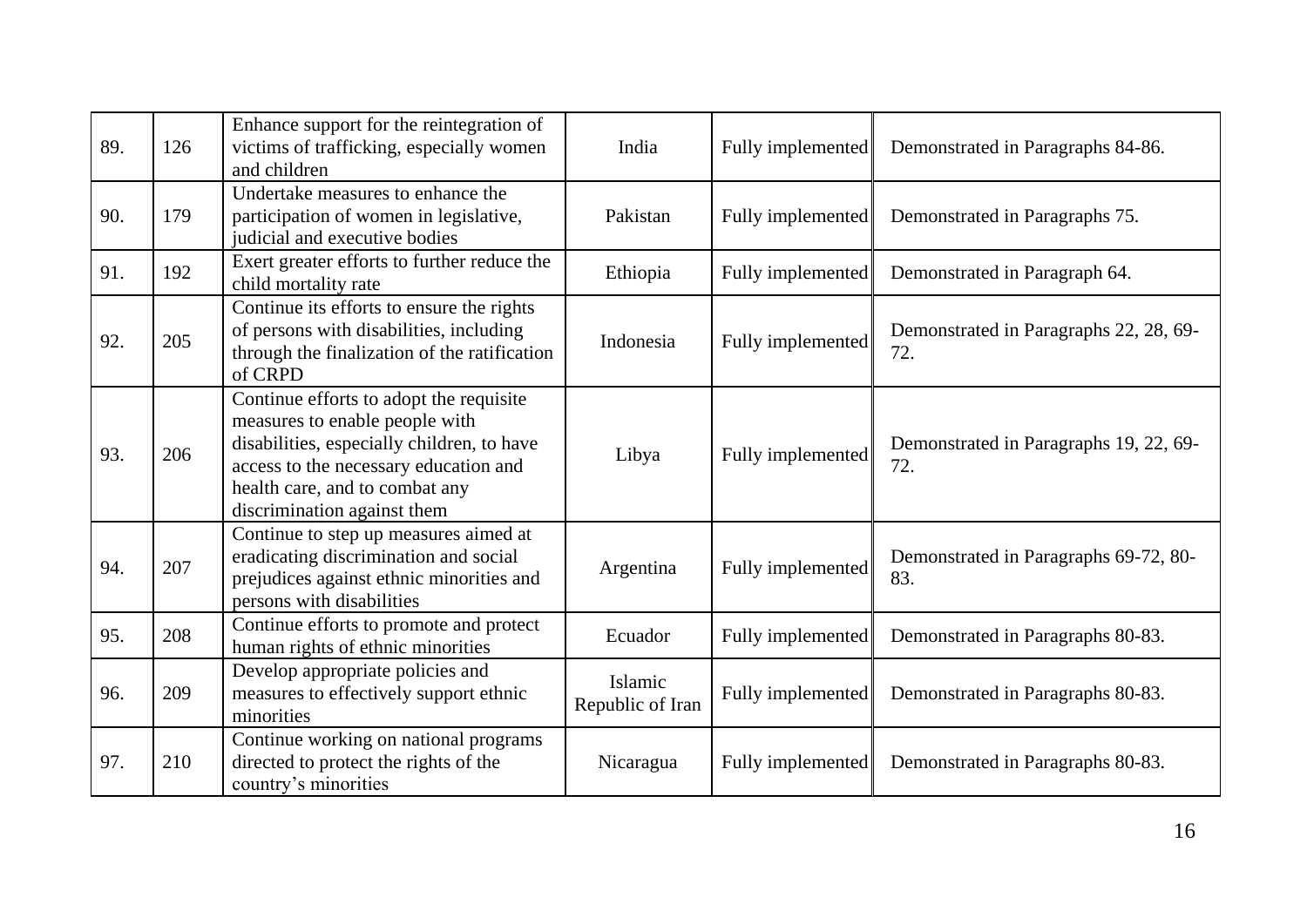| 98.  | 211 | Undertake awareness-raising campaigns<br>to change the mindset regarding persons<br>belonging to ethnic minorities, and<br>remedy the lack of a legislative<br>framework designed to guarantee non-<br>discrimination                 | Congo       | Fully implemented | Demonstrated in Paragraphs 80-83.    |
|------|-----|---------------------------------------------------------------------------------------------------------------------------------------------------------------------------------------------------------------------------------------|-------------|-------------------|--------------------------------------|
| 99.  | 212 | Take more adequate measures to provide<br>education to ethnic minorities                                                                                                                                                              | South Sudan | Fully implemented | Demonstrated in Paragraphs 65, 83.   |
| 100. | 213 | Ensure without delay effective protection<br>of the rights of ethnic and religious<br>minorities                                                                                                                                      | Cabo Verde  | Fully implemented | Demonstrated in Paragraphs 47-51.    |
| 101. | 214 | Respect the rights of ethnic and religious<br>minorities and take the necessary<br>measures to prevent and halt persecution,<br>forced eviction and confiscation of their<br>property                                                 | Mexico      | Fully implemented | Demonstrated in Paragraphs 47-51.    |
| 102. | 216 | Continue in its endeavor to establish a<br>broad-based, sustainable and<br>participatory development framework to<br>reach the disadvantaged groups of<br>society                                                                     | Ethiopia    | Fully implemented | Demonstrated in Section C, part III. |
| 103. | 217 | Adopt policies that will allow the active<br>involvement of minority communities<br>through consultation and participation in<br>decision-making processes relating to<br>areas affecting them, particularly on<br>development issues | Namibia     | Fully implemented | Demonstrated in Paragraph 81.        |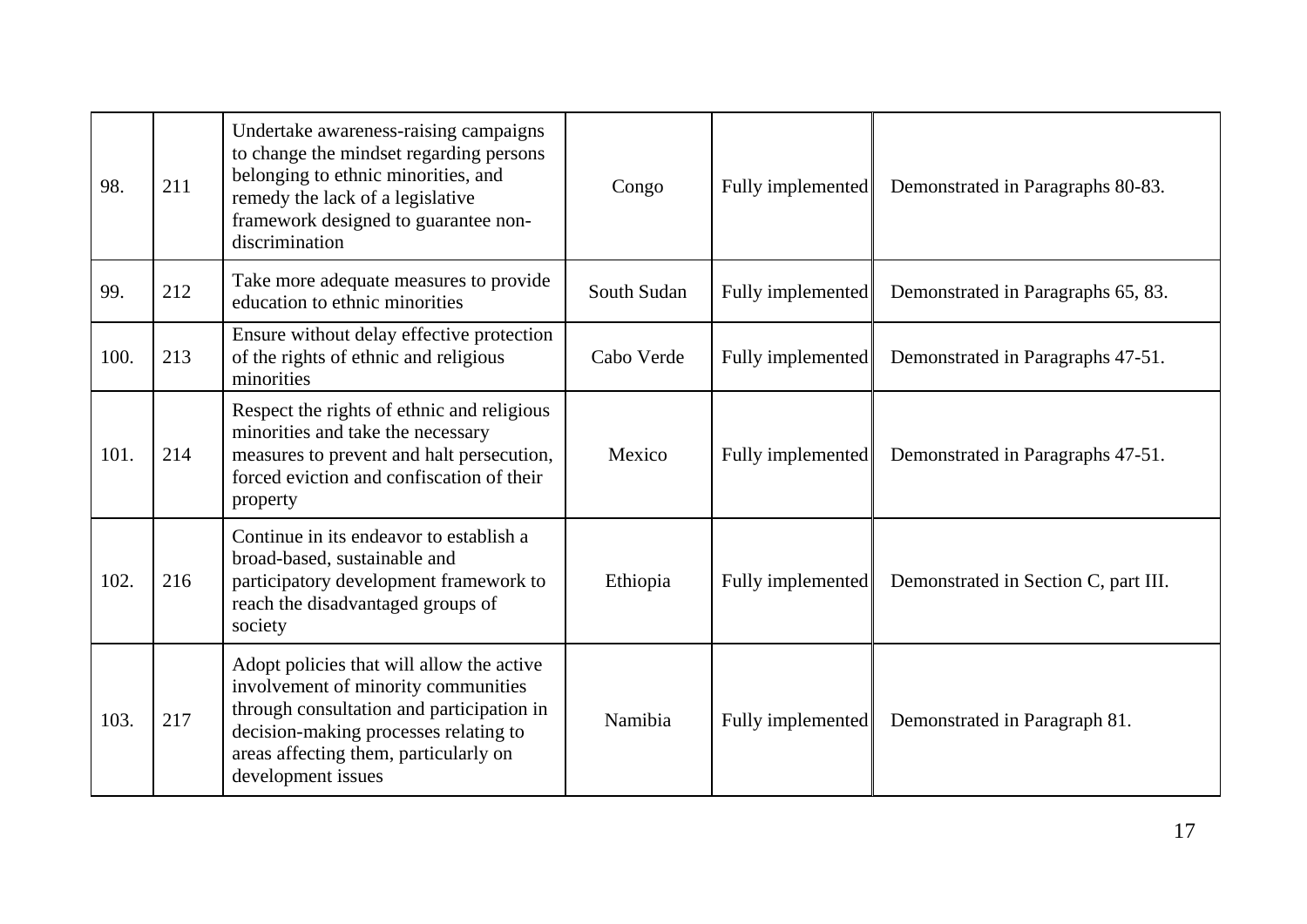|      |    | VII. International cooperation on human rights                                                                                                                                                       |                     | 10/11                                                                          |                                                                                                                                                                                                                                                                                                            |
|------|----|------------------------------------------------------------------------------------------------------------------------------------------------------------------------------------------------------|---------------------|--------------------------------------------------------------------------------|------------------------------------------------------------------------------------------------------------------------------------------------------------------------------------------------------------------------------------------------------------------------------------------------------------|
| 104. | 66 | Consider further cooperation with the<br>international human rights monitoring<br>mechanisms, including treaty bodies and<br>Special procedures of the Human Rights<br>Council                       | Turkmenistan        | Fully implemented                                                              | Demonstrated in Section E, part II.                                                                                                                                                                                                                                                                        |
| 105. | 67 | Continue its cooperation with the High<br>Commissioner for Human Rights, treaty<br>bodies and special procedures mandate<br>holders                                                                  | Chad                | Fully implemented                                                              | Demonstrated in Section E, part II.                                                                                                                                                                                                                                                                        |
| 106. | 70 | <b>Consider extending a standing</b><br>invitation to special<br>procedures(Slovenia)/Consider<br>extending a standing invitation to all<br>special procedures of the Human<br><b>Rights Council</b> | Slovenia/<br>Latvia | <b>Partially</b><br>implemented                                                | Demonstrated in Paragraph 33.<br>Since the last review, Viet Nam has<br>received a number of Special<br>Procedures mandate holders, most<br>recently the Special Rapporteur on the<br>right to food. For other Special<br>Procedures, Viet Nam is considering<br>extending invitations at a suitable time. |
| 107. | 74 | Respond positively to the requests of<br>the Special Rapporteur on the<br>promotion and protection of the right<br>to freedom of opinion and expression<br>for a visit                               | <b>Mexico</b>       | <b>Further</b><br>consideration<br>required on<br>timing for<br>implementation | Demonstrated in Paragraph 33.<br>Similar to Recommendation no. 70.                                                                                                                                                                                                                                         |
| 108, | 75 | Continue its active engagement with the<br>United Nations human rights<br>mechanisms for the protection and<br>promotion of human rights                                                             | Azerbaijan          | Fully implemented                                                              | Demonstrated in Section E, part II.                                                                                                                                                                                                                                                                        |
| 109. | 76 | Continue cooperation with all<br>mechanisms of the Human Rights<br>Council                                                                                                                           | Romania             | Fully implemented                                                              | Demonstrated in Section E, part II.                                                                                                                                                                                                                                                                        |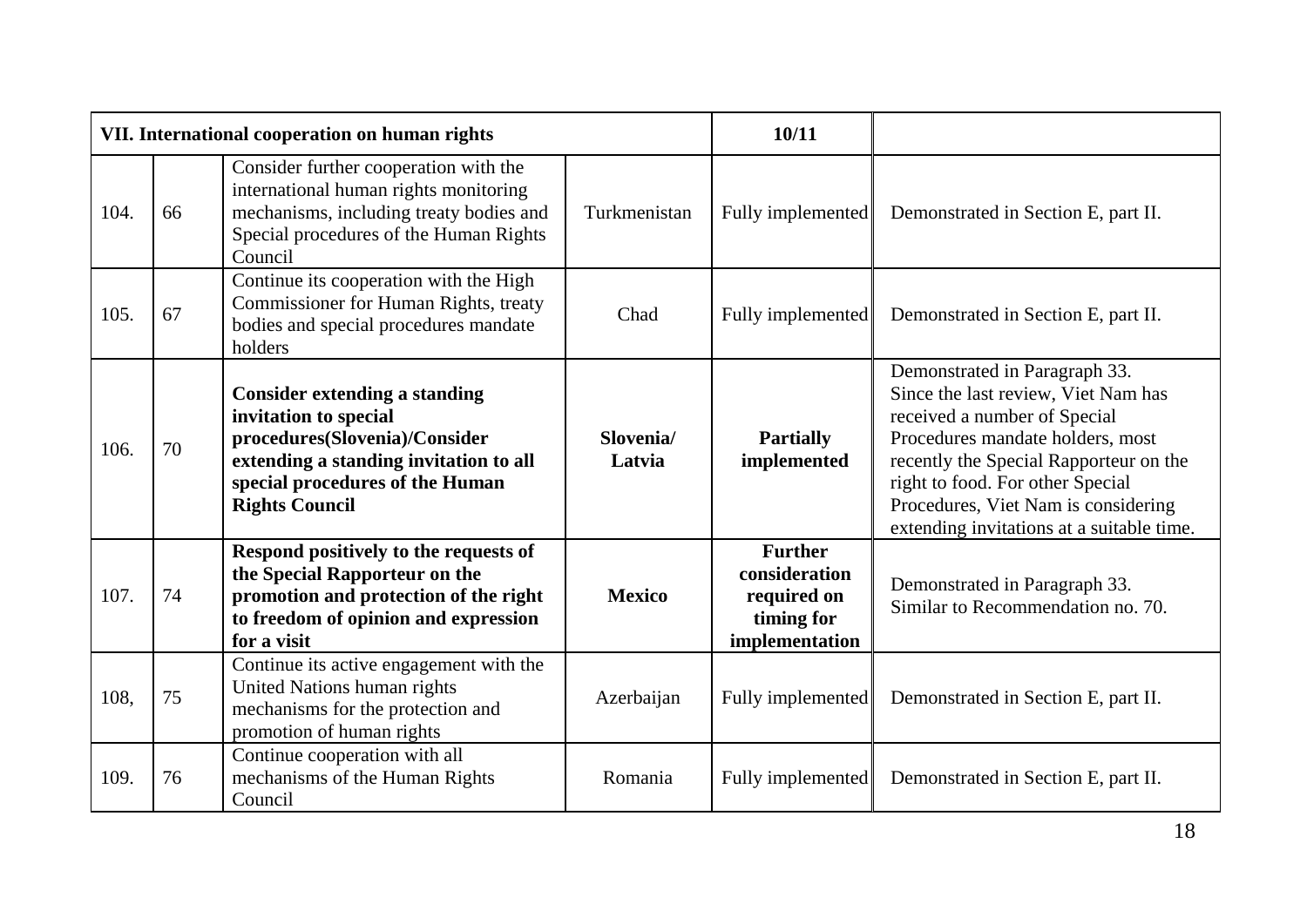| 110.                                       | 77  | Work on strengthening international<br>cooperation in the field of human rights                                                                                                                                               | Turkmenistan                             | Fully implemented | Demonstrated in Section E, part II. |
|--------------------------------------------|-----|-------------------------------------------------------------------------------------------------------------------------------------------------------------------------------------------------------------------------------|------------------------------------------|-------------------|-------------------------------------|
| 111.                                       | 78  | Actively participate in the work of the<br>Human Rights Council on the basis of<br>dialogue and cooperation to contribute to<br>enhancement of the capacity,<br>effectiveness, transparency and<br>objectivity of the Council | Pakistan                                 | Fully implemented | Demonstrated in Section E, part II. |
| 112.                                       | 123 | Continue to be actively engaged in<br>regional human rights bodies,<br>particularly those concerning the<br>promotion and protection of the rights of<br>women and combating trafficking in<br>persons                        | The Philippines                          | Fully implemented | Demonstrated in Paragraphs 34, 35.  |
| 113.                                       | 225 | Share its successful experiences on<br>poverty reduction, food security and the<br>fight against epidemics                                                                                                                    | Venezuela<br>(Bolivarian<br>Republic of) | Fully implemented | Demonstrated in Section E, part II. |
| 114.                                       | 227 | Participate actively in the international<br>programs of technical assistance and<br>capacity-building in the field of human<br>rights                                                                                        | Turkmenistan                             | Fully implemented | Demonstrated in Section E, part II. |
| VIII. Economic, social and cultural rights |     |                                                                                                                                                                                                                               | 32/32                                    |                   |                                     |
| 115.                                       | 138 | Provide, in accordance with its<br>obligations under international human<br>rights instruments, effective protection<br>for the family as the fundamental and<br>natural unit of society                                      | Egypt                                    | Fully implemented | Demonstrated in Paragraphs 19, 21.  |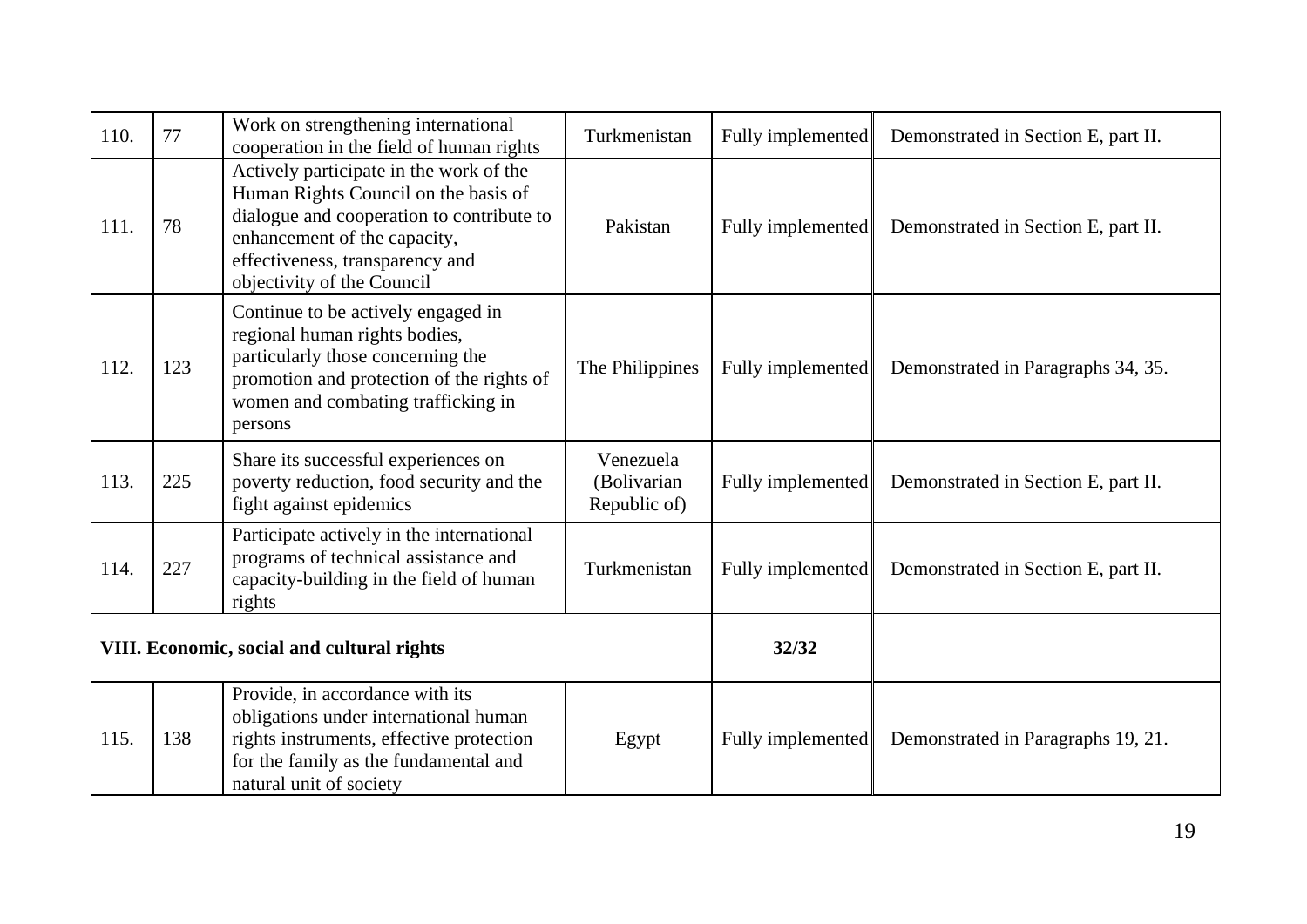| 116. | 180 | Protect internationally recognized<br>workers' rights and enforce laws<br>prohibiting forced labor                                                                            | <b>United States of</b><br>America | Fully implemented | Demonstrated in Paragraphs 24, 31.<br>The 2013 Constitution and the 2012<br>Labor Law have provisions prohibiting<br>discrimination and forced labor. In<br>practice, information and education<br>campaigns, as well as inspection and<br>handling of violations of forced labor<br>are being conducted effectively. Viet<br>Nam has become a member of the ILO<br>Convention 29 on forced labor and<br>established a roadmap to join ILO<br>Convention 105. |
|------|-----|-------------------------------------------------------------------------------------------------------------------------------------------------------------------------------|------------------------------------|-------------------|---------------------------------------------------------------------------------------------------------------------------------------------------------------------------------------------------------------------------------------------------------------------------------------------------------------------------------------------------------------------------------------------------------------------------------------------------------------|
| 117. | 181 | Pursue efforts to create new job<br>opportunities and to promote a legal<br>framework for the labor market                                                                    | Syrian Arab<br>Republic            | Fully implemented | Demonstrated in Paragraphs 31, 59, 62,<br>70.                                                                                                                                                                                                                                                                                                                                                                                                                 |
| 118. | 182 | Study and develop a more effective and<br>convenient public service system,<br>especially in social insurance, education<br>and training, health care and legal<br>assistance | <b>Timor Leste</b>                 | Fully implemented | Demonstrated in Section B, part II and<br>Paragraphs 38, 40.                                                                                                                                                                                                                                                                                                                                                                                                  |
| 119. | 183 | Continue to make every effort to<br>promote economic and social<br>development, further increase the level<br>of social security and better promote<br>people's livelihood    | China                              | Fully implemented | Demonstrated in Section B, part II.                                                                                                                                                                                                                                                                                                                                                                                                                           |
| 120. | 184 | Increase resources from the State budget<br>and mobilize more financial resources<br>from international cooperation to<br>implement policies on social security               | <b>Timor Leste</b>                 | Fully implemented | Demonstrated in Section B, part II.                                                                                                                                                                                                                                                                                                                                                                                                                           |
| 121. | 185 | Improve access by disadvantaged groups<br>to social security                                                                                                                  | The State of<br>Palestine          | Fully implemented | Demonstrated in Section C, part II.                                                                                                                                                                                                                                                                                                                                                                                                                           |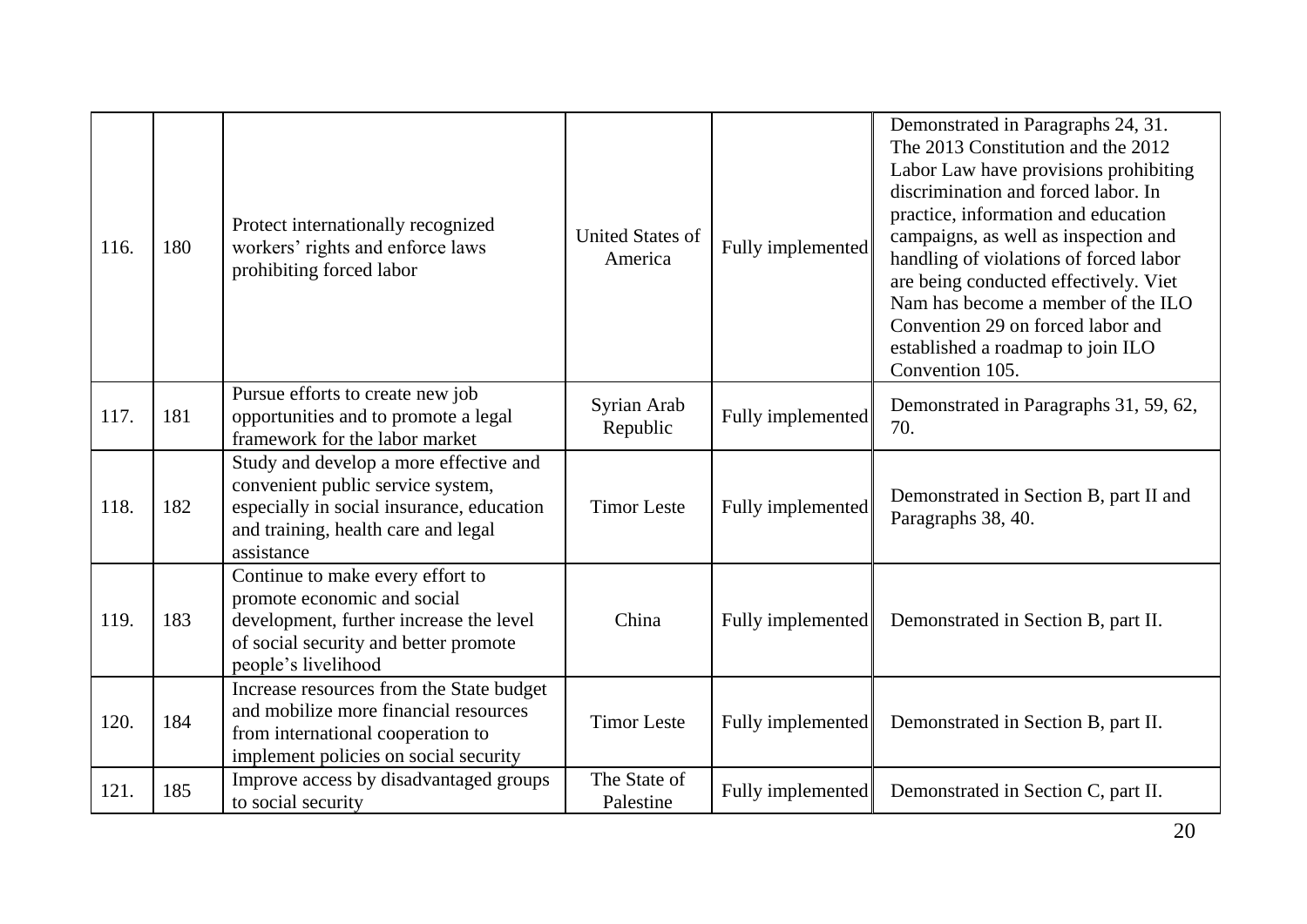| 122. | 186 | Continue implementing policies and<br>programs to assist poor people, improve<br>their standard of living and ensure their<br>access to social services                                                 | Syrian Arab<br>Republic | Fully implemented | Demonstrated in Paragraphs 16, 17, 59,<br>60, 62, 68.                                                                                                                                                                                                          |
|------|-----|---------------------------------------------------------------------------------------------------------------------------------------------------------------------------------------------------------|-------------------------|-------------------|----------------------------------------------------------------------------------------------------------------------------------------------------------------------------------------------------------------------------------------------------------------|
| 123. | 187 | Continue appropriate measures to ensure<br>the realization of the socioeconomic<br>rights of its people and to provide<br>adequate resources for<br>vulnerable groups facing economic<br>challenges     | Iran                    | Fully implemented | Demonstrated in Section C, part II.                                                                                                                                                                                                                            |
| 124. | 188 | Continue its efforts to improve access to<br>education, housing and health-care<br>services                                                                                                             | Singapore               | Fully implemented | Demonstrated in Paragraphs 17, 19 and<br>Sections B and C, part III.                                                                                                                                                                                           |
| 125. | 189 | Focus on mitigating income inequalities,<br>providing equal opportunities in<br>education and employment, and<br>improving social security and<br>health services for all segments of the<br>population | Turkey                  | Fully implemented | Demonstrated in Paragraphs 59, 60, 61,<br>81.                                                                                                                                                                                                                  |
| 126. | 190 | Continue to take measures to guarantee<br>poverty reduction and universal access to<br>health services and education                                                                                    | Cuba                    | Fully implemented | Demonstrated in Paragraphs 16, 17, 59,<br>60, 62, 68.                                                                                                                                                                                                          |
| 127. | 191 | Extend the scope of health insurance<br>coverage for poor families                                                                                                                                      | Kyrgyzstan              | Fully implemented | Demonstrated in Paragraph 60.                                                                                                                                                                                                                                  |
| 128. | 193 | Ensure education free of charge in<br>practice                                                                                                                                                          | Kyrgyzstan              | Fully implemented | Demonstrated in Paragraphs 65, 66, 72,<br>83.<br>The policy on education being free-of-<br>charge are codified in legal documents<br>on education and training, including the<br>2013 Constitution (Paragraph 2 and 3<br>Article 61); the Law on Education and |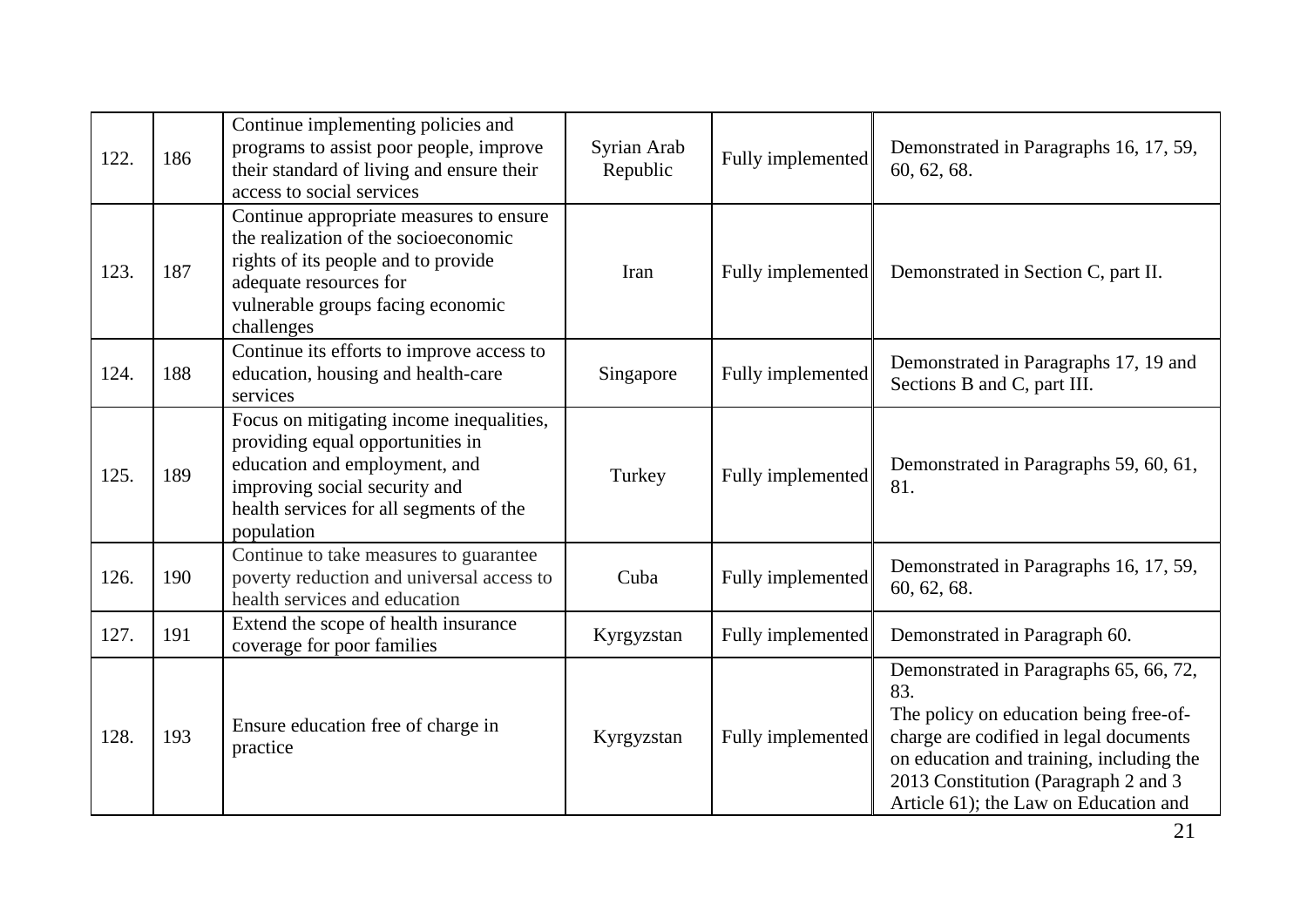|      |     |                                                                                                                                                                                                          |                                          |                   | the Amended Law on Education<br>(Paragraph 2 and 3, Articles 89 and<br>Paragraph 1 105), Decree 86/2015/ND-<br>CP and the Government's Resolution<br>46/NQ-CP of 2017. |
|------|-----|----------------------------------------------------------------------------------------------------------------------------------------------------------------------------------------------------------|------------------------------------------|-------------------|------------------------------------------------------------------------------------------------------------------------------------------------------------------------|
| 129. | 194 | Improve its efforts on educational reform<br>towards a comprehensive education<br>policy with a particular focus on<br>vulnerable groups, including children,<br>person with disabilities and minorities | Iran                                     | Fully implemented | Demonstrated in Paragraphs 65, 66, 72,<br>77, 83.                                                                                                                      |
| 130. | 195 | Further develop the quality of education<br>and health-care policies in the country                                                                                                                      | Kazakhstan                               | Fully implemented | Demonstrated in Paragraphs 19, 60, 65,<br>66, 72, 73, 83.                                                                                                              |
| 131. | 196 | Further expand efforts to provide all its<br>citizens with access to school and to<br>ensure equal enjoyment of the right to<br>education, and increase bilingual<br>education programs                  | Afghanistan                              | Fully implemented | Demonstrated in Paragraphs 65, 66, 83.                                                                                                                                 |
| 132. | 197 | Strengthen activities in favor of rural<br>areas by focusing on education and on<br>preventing disadvantaged children from<br>dropping out of<br>school                                                  | Senegal                                  | Fully implemented | Demonstrated in Paragraphs 65, 66.                                                                                                                                     |
| 133. | 198 | Continue increasing investment in<br>education and health through its<br>successful social policies                                                                                                      | Venezuela<br>(Bolivarian<br>Republic of) | Fully implemented | Demonstrated in Paragraphs 60, 65, 66,<br>72, 73, 83, 88.                                                                                                              |
| 134. | 199 | Continue intensifying efforts to provide<br>high quality education and medical<br>services to the population, including in<br>remote rural areas                                                         | <b>Belarus</b>                           | Fully implemented | Demonstrated in Paragraphs 61, 65, 66.                                                                                                                                 |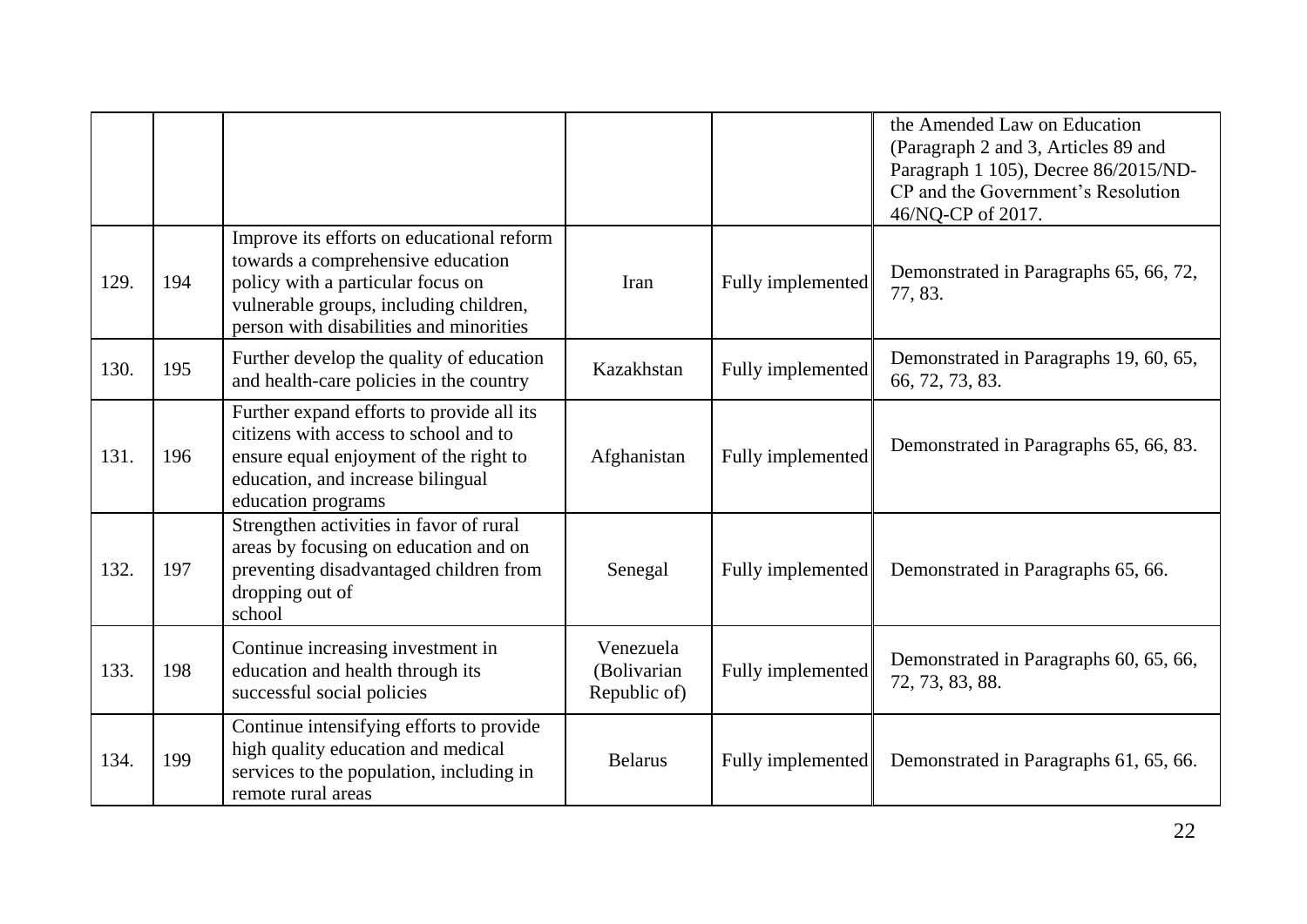| 135. | 200 | Continue its efforts to reduce inequality<br>in education, particularly the quality gap<br>in education between urban and rural<br>areas                                                                                                                                                                                                  | <b>Bhutan</b>             | Fully implemented | Demonstrated in Paragraphs 61, 65, 66.                                                                                                                                                                                                |
|------|-----|-------------------------------------------------------------------------------------------------------------------------------------------------------------------------------------------------------------------------------------------------------------------------------------------------------------------------------------------|---------------------------|-------------------|---------------------------------------------------------------------------------------------------------------------------------------------------------------------------------------------------------------------------------------|
| 136. | 201 | Continue to improve access to education<br>in rural areas                                                                                                                                                                                                                                                                                 | India                     | Fully implemented | Demonstrated in Paragraphs 65.                                                                                                                                                                                                        |
| 137. | 202 | Increase investments aimed at closing the<br>quality gap between education in urban<br>and rural, remote areas or those with<br>ethnic minorities, as well as investments<br>aimed at increasing education on the<br>content of the<br><b>Universal Declaration of Human Rights</b><br>and core international human rights<br>instruments | The State of<br>Palestine | Fully implemented | Demonstrated in Paragraphs 27, 65, 66.                                                                                                                                                                                                |
| 138. | 203 | Continue to improve the quality of<br>education in rural and mountainous<br>areas, and consider increasing the<br>subsidy allocated to education<br>in those areas                                                                                                                                                                        | Algeria                   | Fully implemented | Demonstrated in Paragraphs 25, 67.                                                                                                                                                                                                    |
| 139. | 204 | Pursue efforts to overcome challenges<br>relating to improvement of the quality of<br>education and to close the gap between<br>urban, rural and remote areas                                                                                                                                                                             | Syrian Arab<br>Republic   | Fully implemented | Demonstrated in Paragraphs<br>25,61,62,67.                                                                                                                                                                                            |
| 140. | 215 | Combat poverty among migrant workers                                                                                                                                                                                                                                                                                                      | Kyrgyzstan                | Fully implemented | Demonstrated in Paragraphs 35, 45.<br>Viet Nam has undertaken steps to<br>support the employment of migrant<br>workers; however, external challenges<br>persist, requiring further technical<br>assistance from development partners. |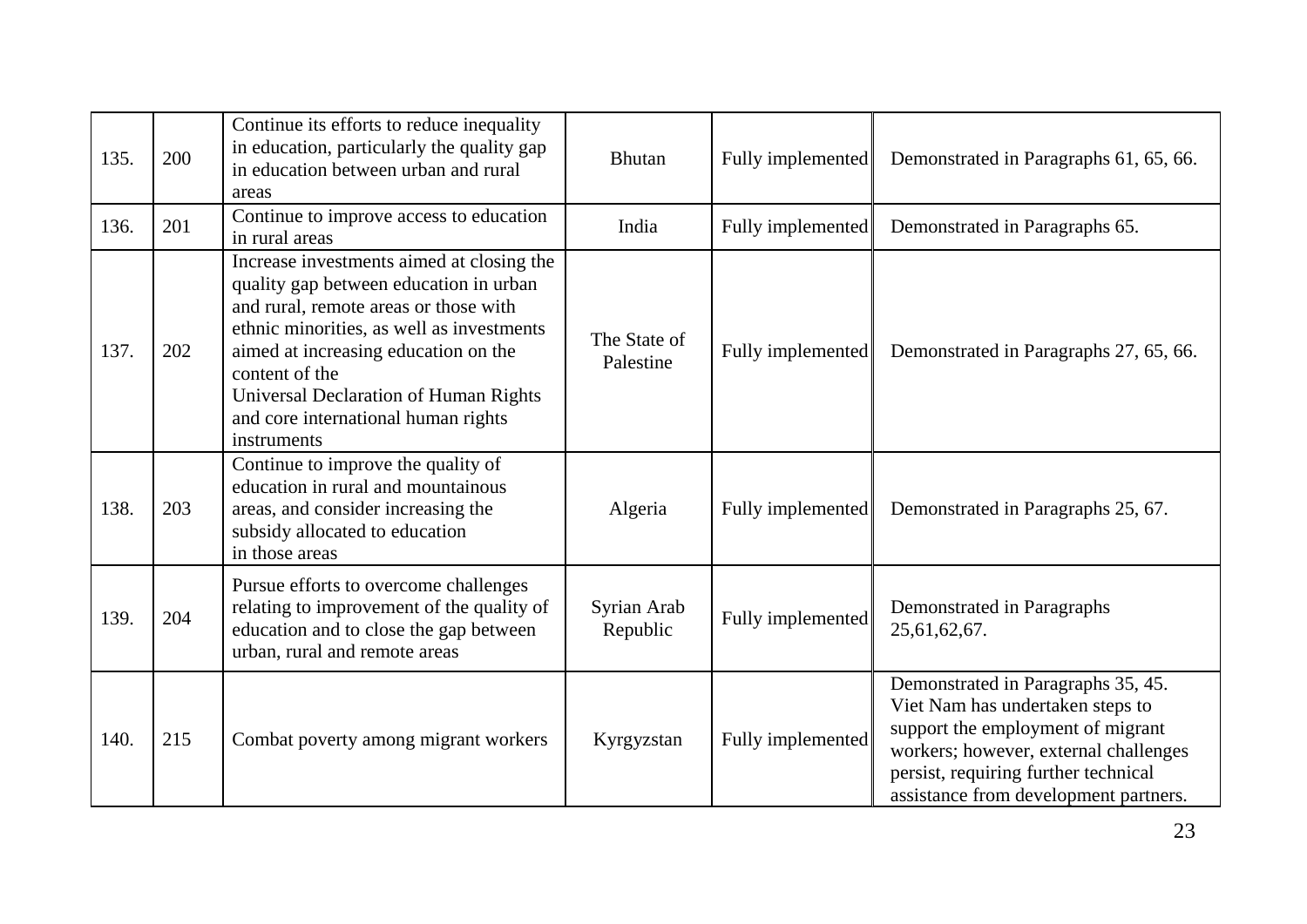| 141.                           | 218 | Continue development programs,<br>especially in rural areas                                                                                                                                                                                                | Oman      | Fully implemented | Demonstrated in Paragraphs 16, 17, 21,<br>25, 61, 68, 74. |
|--------------------------------|-----|------------------------------------------------------------------------------------------------------------------------------------------------------------------------------------------------------------------------------------------------------------|-----------|-------------------|-----------------------------------------------------------|
| 142.                           | 220 | Continue national poverty reduction<br>efforts                                                                                                                                                                                                             | Sudan     | Fully implemented | Demonstrated in Paragraphs 16, 17, 59,<br>60, 62, 68.     |
| 143.                           | 221 | Continue its efforts in a systematic way<br>to ensure the eradication of hunger and<br>extreme poverty                                                                                                                                                     | Greece    | Fully implemented | Demonstrated in Paragraphs 16, 17, 59,<br>60, 62, 68.     |
| 144.                           | 222 | Continue to take steps to gradually<br>bridge the gap in the standard of living<br>between urban and rural areas                                                                                                                                           | India     | Fully implemented | Demonstrated in Sections B and C, part<br>III.            |
| 145.                           | 223 | Take further measures to ensure<br>equitable and sustainable poverty<br>reduction giving particular attention to<br>vulnerable groups, especially in rural<br>areas                                                                                        | Sri Lanka | Fully implemented | Demonstrated in Sections B and C, part<br>III.            |
| 146.                           | 224 | Reduce the disparities in the quality of<br>education between urban, rural, remote<br>areas or areas inhabited by ethnic<br>minorities                                                                                                                     | Morocco   | Fully implemented | Demonstrated in Paragraphs<br>25,61,62,67, 81-83.         |
| IX. Civil and political rights |     |                                                                                                                                                                                                                                                            |           | 34/36             |                                                           |
| 147.                           | 133 | Take the necessary measures to<br>guarantee its citizens' right to equality<br>before the law, to be presumed innocent<br>until proven guilty, and to a<br>fair and public trial, as well as the right<br>to freedom from arbitrary arrest or<br>detention | Canada    | Fully implemented | Demonstrated in Paragraphs 37, 38, 39,<br>40.             |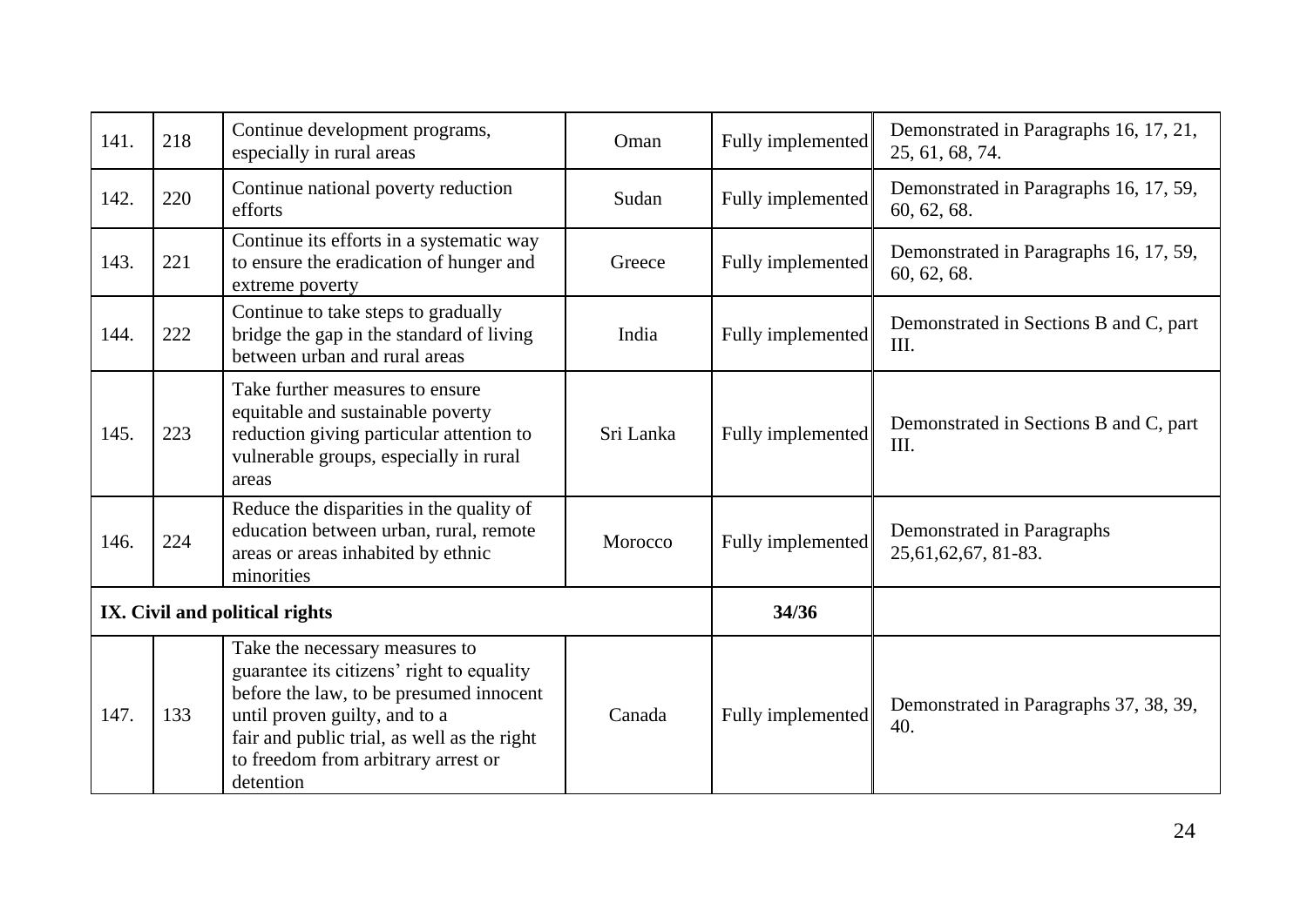| 148. | 134 | Guarantee the right of all persons to a<br>fair trial and, in particular, allow for the<br>presence without restriction of observers<br>at court hearings                                                                   | Luxembourg                     | Fully implemented               | Demonstrated in Paragraphs 38, 39.                                                                                                                                                                                                                                                                                                                                                                                      |
|------|-----|-----------------------------------------------------------------------------------------------------------------------------------------------------------------------------------------------------------------------------|--------------------------------|---------------------------------|-------------------------------------------------------------------------------------------------------------------------------------------------------------------------------------------------------------------------------------------------------------------------------------------------------------------------------------------------------------------------------------------------------------------------|
| 149. | 135 | <b>Ensure that efficient procedures and</b><br>responsive mechanisms for effective<br>and equal access to lawyers are<br>provided for at all stages of legal<br>proceedings                                                 | <b>Denmark</b>                 | <b>Partially</b><br>implemented | Demonstrated in Paragraphs 37-40.<br>New provisions of the Criminal Code,<br>Criminal Procedure Code and the Law<br>on Legal Assistance have just become<br>effective and implemented. Full<br>nationwide implementation requires<br>additional time and resources (in the<br>cases of other countries, it would take<br>3-5 years to universalize the<br>implementation of new regulations on<br>Criminal procedures). |
| 150. | 137 | Guarantee the right to family visits and<br>legal assistance, in particular during<br>police inquiries                                                                                                                      | Switzerland                    | Fully implemented               | Demonstrated in Paragraphs 40, 56-58.                                                                                                                                                                                                                                                                                                                                                                                   |
| 151. | 139 | Adjust the regulatory and legal<br>framework to comply with international<br>human rights standards in order to<br>guarantee freedom of religion                                                                            | Chile                          | Fully implemented               | Demonstrated in Paragraphs 47-51.                                                                                                                                                                                                                                                                                                                                                                                       |
| 152. | 140 | Continue its policies and programs to<br>promote religious tolerance and harmony<br>in society                                                                                                                              | Singapore                      | Fully implemented               | Demonstrated in Paragraphs 47-51.                                                                                                                                                                                                                                                                                                                                                                                       |
| 153. | 141 | Encourage Viet Nam to continue to<br>improve conditions of worship for all,<br>enhance exchange of laws, and<br>disseminate values of tolerance and<br>peace with a view to developing<br>principles of interfaith dialogue | <b>United Arab</b><br>Emirates | Fully implemented               | Demonstrated in Paragraphs 47-51.                                                                                                                                                                                                                                                                                                                                                                                       |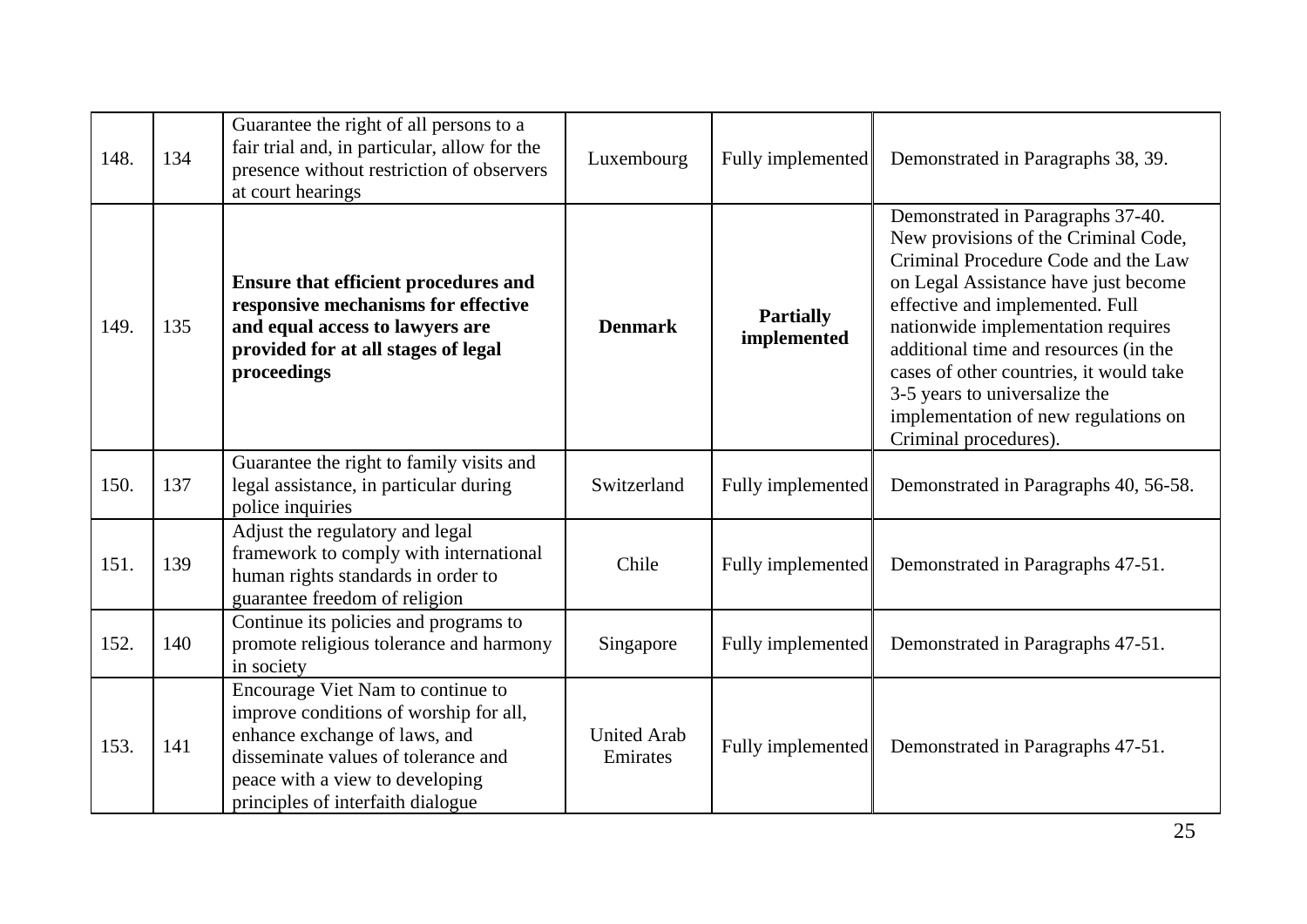| 154. | 142 | Adopt further measures aimed at better<br>guaranteeing freedom of religion,<br>particularly by eliminating bureaucratic<br>and administrative obstacles, which<br>hinder the activities carried out by<br>religious communities and groups | Italy     | Fully implemented | Demonstrated in Paragraphs 47-51. |
|------|-----|--------------------------------------------------------------------------------------------------------------------------------------------------------------------------------------------------------------------------------------------|-----------|-------------------|-----------------------------------|
| 155. | 143 | Reduce administrative obstacles and<br>registration requirements applicable to<br>peaceful religious activities by registered<br>and non-registered religious groups in<br>order to guarantee freedom of religion or<br>belief             | Canada    | Fully implemented | Demonstrated in Paragraphs 47-51. |
| 156. | 144 | Further implement measures aimed at<br>promoting freedom of expression and<br>association and freedom of the media in<br>line with the most advanced international<br>standards                                                            | Italy     | Fully implemented | Demonstrated in Paragraphs 52-55. |
| 157. | 145 | Take all necessary action to respect and<br>promote the right to freedom of<br>expression, peaceful assembly and<br>association in line with its international<br>human rights obligations                                                 | Lithuania | Fully implemented | Demonstrated in Paragraphs 52-55. |
| 158. | 146 | Actively promote steps to guarantee<br>freedom of expression, as well as the<br>freedom and independence of the press,<br>including on the Internet                                                                                        | Japan     | Fully implemented | Demonstrated in Paragraphs 52-55. |
| 159. | 147 | Ensure that Viet Nam complies with its<br>international obligations regarding<br>freedom of expression, religion and<br>assembly                                                                                                           | Belgium   | Fully implemented | Demonstrated in Paragraphs 47-55. |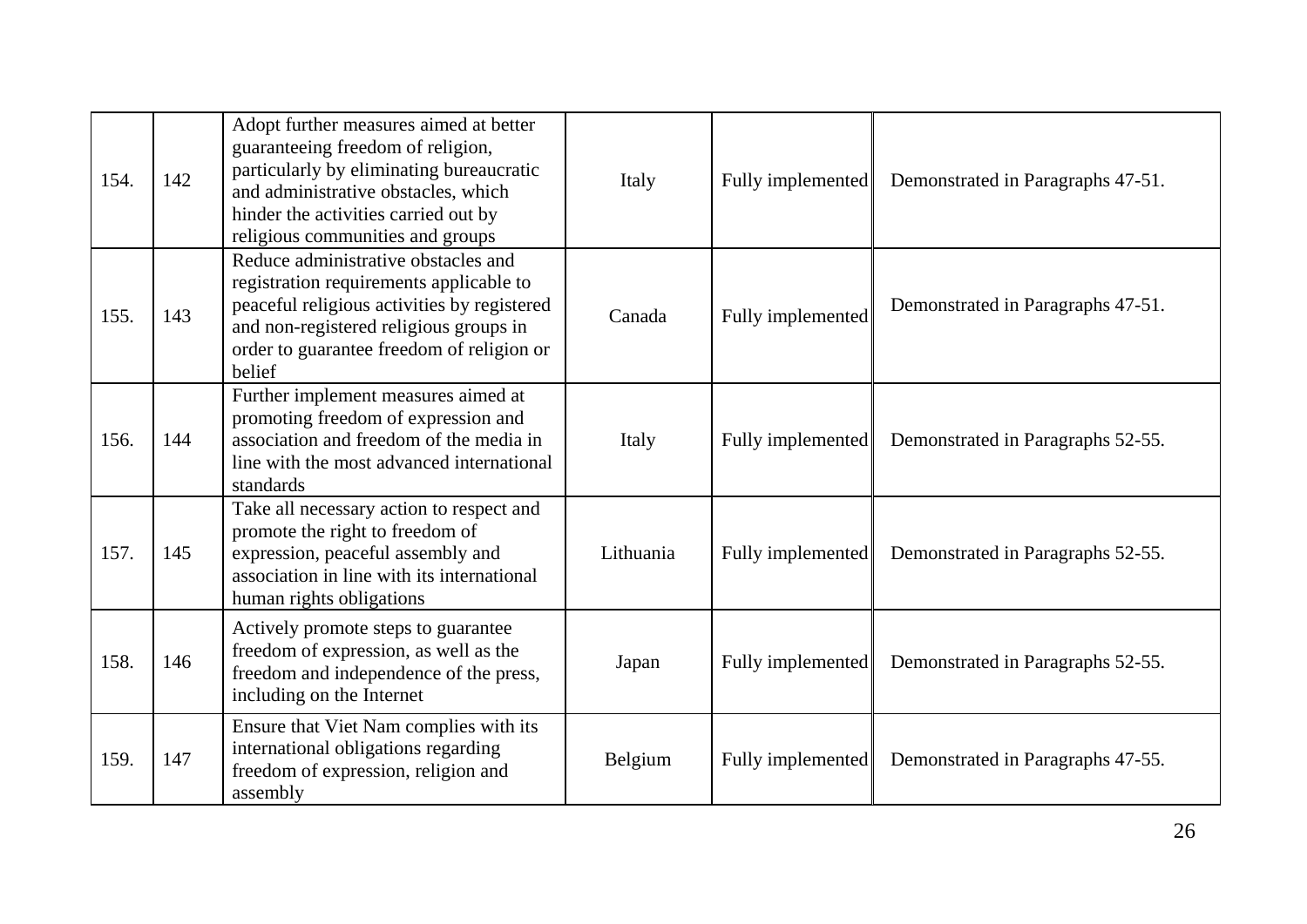| 160. | 148 | Allow bloggers, journalists, other<br>internet users and nongovernmental<br>organizations (NGOs) to promote and<br>protect human rights specifically by<br>ensuring that laws concerning the<br>Internet comply with the freedom of<br>expression and information             | The<br>Netherlands | Fully implemented | Demonstrated in Paragraphs 52-55.                                                                                                                                                                                                                                                                                                                                                                                                                                                       |
|------|-----|-------------------------------------------------------------------------------------------------------------------------------------------------------------------------------------------------------------------------------------------------------------------------------|--------------------|-------------------|-----------------------------------------------------------------------------------------------------------------------------------------------------------------------------------------------------------------------------------------------------------------------------------------------------------------------------------------------------------------------------------------------------------------------------------------------------------------------------------------|
| 161. | 149 | Protect and guarantee respect for<br>freedom of information and expression,<br>particularly for journalists, bloggers and<br>human rights defenders, and undertake a<br>review of legislation governing the press<br>to ensure its compliance with<br>international standards | Luxembourg         | Fully implemented | Demonstrated in Paragraphs 52-55.                                                                                                                                                                                                                                                                                                                                                                                                                                                       |
| 162. | 150 | Take steps to amend its Penal Code to<br>ensure that it cannot be applied in an<br>arbitrary manner to prevent freedom of<br>expression                                                                                                                                       | Finland            | Fully implemented | Demonstrated in Paragraph 52.                                                                                                                                                                                                                                                                                                                                                                                                                                                           |
| 163. | 153 | Protect freedom of expression both<br>offline and online by bringing legislation<br>such as Decrees 2 and 72 into<br>compliance with international human<br>rights law                                                                                                        | New Zealand        | Fully implemented | Demonstrated in Paragraphs 52, 53, 54.<br>Decree 02/2011/ND-CP regarding the<br>punishment for administrative offenses<br>in journalism and publishing is no<br>longer in effect.<br>Decree 72/2013/ND-CP on the<br>management, provision and use of<br>Internet service and online information<br>has been amended and updated with a<br>number of provisions in Decree<br>$27/2018/ND$ -CP so as to be in<br>conformity with the Laws on<br><b>Investment and Enterprises. Decree</b> |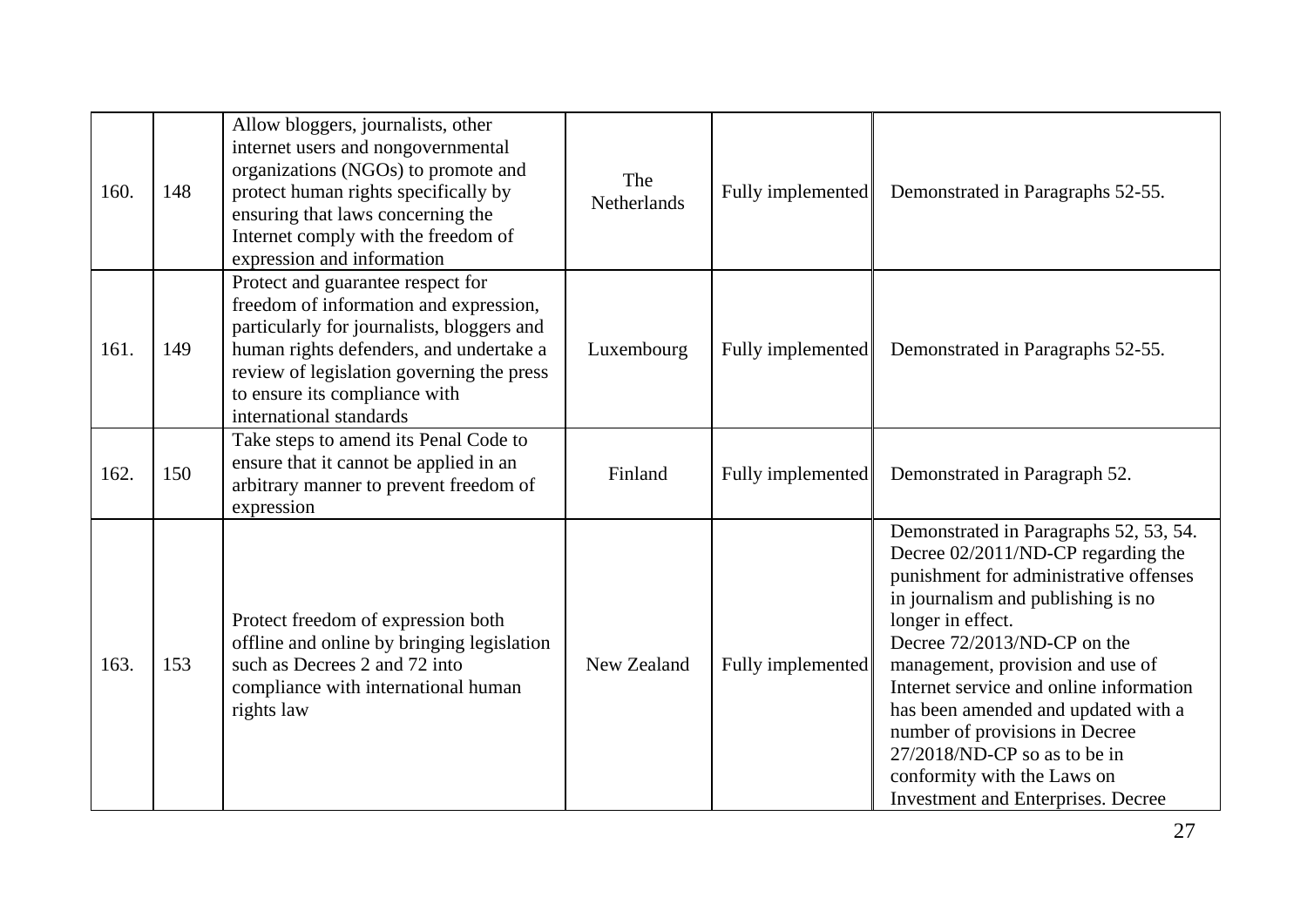|      |     |                                                                                                                                                                                                                                                   |               |                   | 27/2018/ND-CP has been amended and<br>voided various provisions on the<br>conditions and procedures for Internet<br>businesses in order to allow a more<br>conducive environment for businesses.<br>to support individuals, entities and<br>businesses in their activities as well as<br>in preparing their applications for<br>license in the areas of digital<br>information, telecommunication.<br>Decree 27/2018 became effective on<br>April 15, 2018. |
|------|-----|---------------------------------------------------------------------------------------------------------------------------------------------------------------------------------------------------------------------------------------------------|---------------|-------------------|-------------------------------------------------------------------------------------------------------------------------------------------------------------------------------------------------------------------------------------------------------------------------------------------------------------------------------------------------------------------------------------------------------------------------------------------------------------|
| 164. | 154 | Revise "Decree 72" and "Decree 174"<br>relating to the management, provision<br>and use of the Internet, to ensure their<br>consistency with international human<br>rights obligations, and in particular with<br>Articles 19, 21 and 22 of ICCPR | Ireland       | Fully implemented | Demonstrated in Paragraph 52.<br>Decree 72, similar to Recommendation<br>No. 153. On Decree 174, a replacement<br>Decree is being drafted.                                                                                                                                                                                                                                                                                                                  |
| 165. | 155 | Ensure that Decree 72, concerning the<br>management, provision and use of<br>Internet services and information online,<br>is implemented in a manner that does not<br>limit individuals' rights to voice their<br>opinions online                 | Finland       | Fully implemented | Demonstrated in Paragraphs 52, 54.<br>Similar to Recommendation no. 153                                                                                                                                                                                                                                                                                                                                                                                     |
| 166. | 158 | Take the necessary measures to protect<br>freedom of expression and press<br>freedom, including through the Internet                                                                                                                              | <b>Brazil</b> | Fully implemented | Demonstrated in Section A, part III.                                                                                                                                                                                                                                                                                                                                                                                                                        |
| 167. | 159 | Undertake measures enabling<br>unrestricted access and use of the<br>Internet to all citizens and undertake<br>measures to guarantee the freedom of                                                                                               | Estonia       | Fully implemented | Demonstrated in Paragraphs 52, 54.<br>Since 2014, Viet Nam has adopted the<br>Law on Access to Information (2014) and<br>amended the Press Law (2016).                                                                                                                                                                                                                                                                                                      |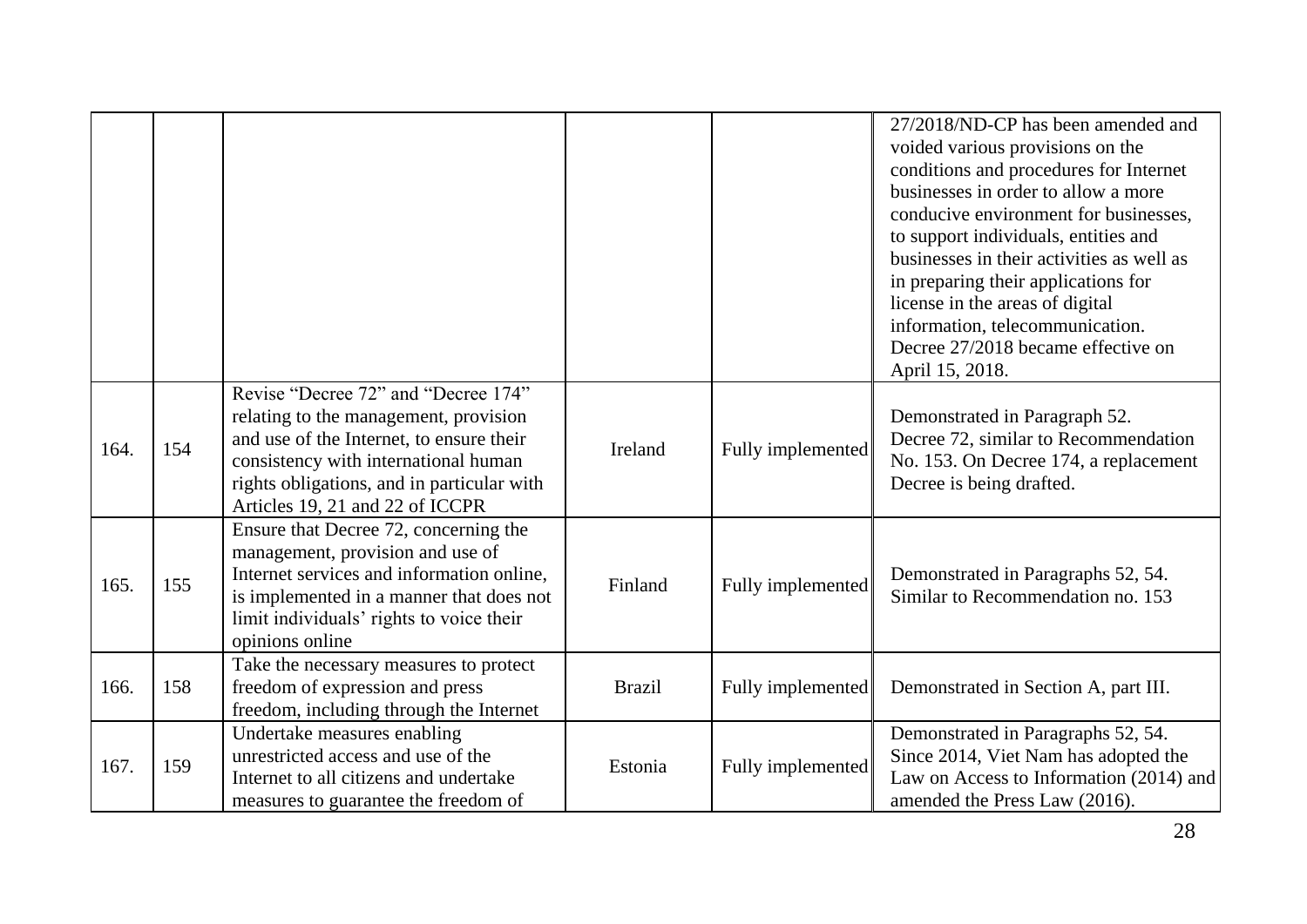|      |     | opinion and expression to everyone, as<br>well as the freedom of press and media<br>in the country                                                                                                                                                                |         |                   |                                                                             |
|------|-----|-------------------------------------------------------------------------------------------------------------------------------------------------------------------------------------------------------------------------------------------------------------------|---------|-------------------|-----------------------------------------------------------------------------|
| 168. | 161 | Guarantee the right to freedom of<br>expression both offline and online, and<br>bring Decree 72 into line with<br>international human rights obligations                                                                                                          | Austria | Fully implemented | Demonstrated in Paragraphs 52, 53, 54.<br>Similar to Recommendation no. 153 |
| 169. | 162 | Give individuals, groups and organs of<br>society the legitimacy and recognition to<br>promote human rights and express their<br>opinions or dissent publicly                                                                                                     | Norway  | Fully implemented | Demonstrated in Paragraphs 6, 9, 11, 52-<br>55.                             |
| 170. | 163 | Ensure that its legal framework allows<br>for free and independent operation of<br>national and international media in<br>accordance with its<br>international human rights obligations<br>under ICCPR                                                            | Norway  | Fully implemented | Demonstrated in Paragraphs 52-54.                                           |
| 171. | 164 | In line with its previous commitments,<br>take all measures to ensure that freedom<br>of expression, including on the Internet,<br>is fully guaranteed in law and practice by<br>bringing its legislation in line with the<br>obligations of Viet Nam under ICCPR | Hungary | Fully implemented | Demonstrated in Paragraphs 52-54.                                           |
| 172. | 165 | Create conditions favorable to the<br>realization of freedom of expression,<br>both online and offline, freedom of<br>association, and freedom of<br>religion and belief                                                                                          | Poland  | Fully implemented | Demonstrated in Paragraphs 47-51, 52-<br>55.                                |
| 173. | 166 | Ensure that freedom of expression is<br>protected both offline and online and<br>amend or remove vague provisions in the                                                                                                                                          | Sweden  | Fully implemented | Demonstrated in Paragraphs 52, 53, 54.                                      |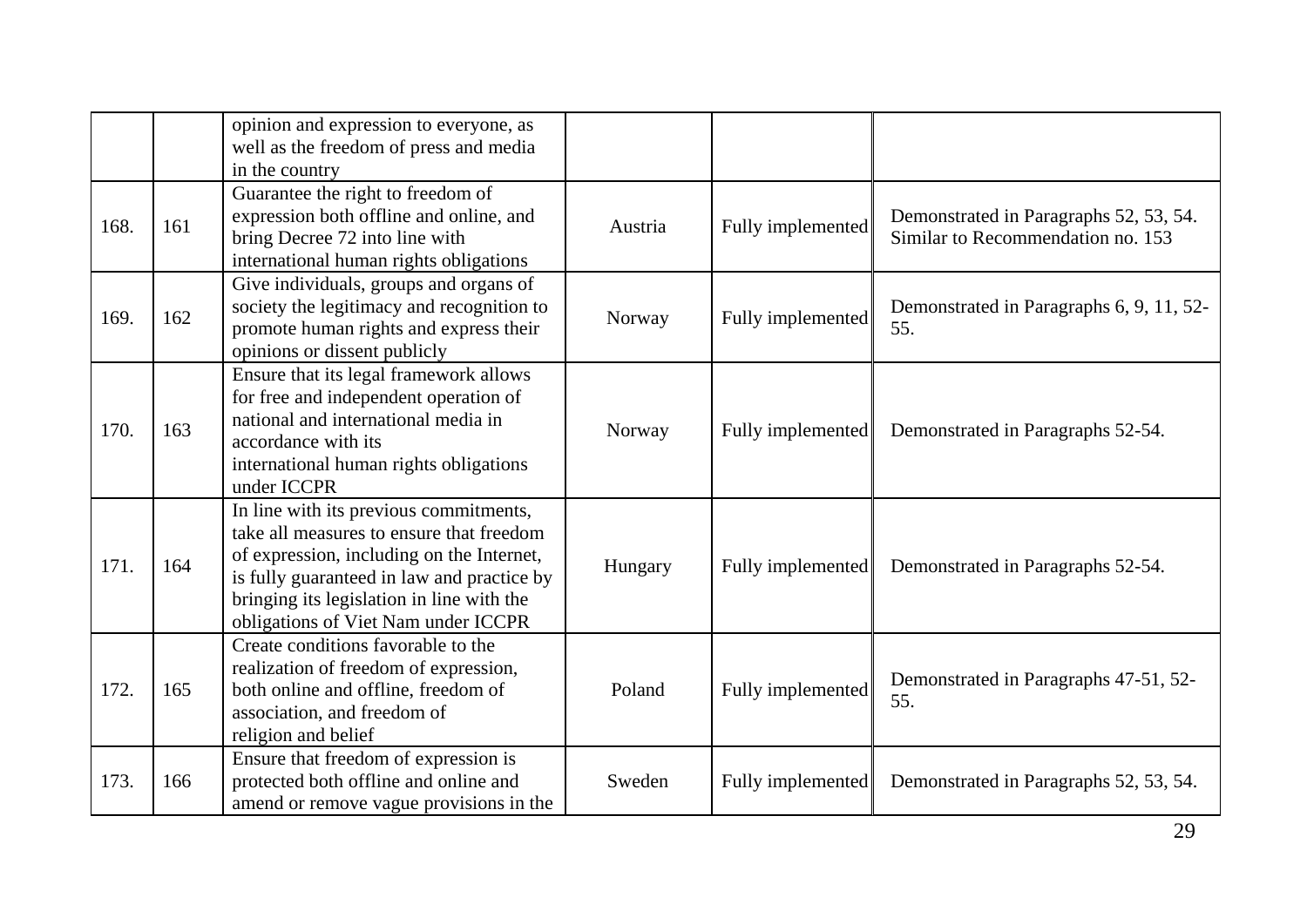|      |     | penal code, as well as new legislation to<br>make sure that limitations on freedom of<br>expression are strictly in line with<br><b>ICCPR</b>                                                                                                                |              |                                 |                                                                                                                                                                                                                                                                                                                                                                                                                                                                                                                                                                                                                                                                                                                                                                                                                                                                                                          |
|------|-----|--------------------------------------------------------------------------------------------------------------------------------------------------------------------------------------------------------------------------------------------------------------|--------------|---------------------------------|----------------------------------------------------------------------------------------------------------------------------------------------------------------------------------------------------------------------------------------------------------------------------------------------------------------------------------------------------------------------------------------------------------------------------------------------------------------------------------------------------------------------------------------------------------------------------------------------------------------------------------------------------------------------------------------------------------------------------------------------------------------------------------------------------------------------------------------------------------------------------------------------------------|
| 174. | 167 | Ensure a favorable environment for the<br>activities of human rights defenders,<br>journalists and other civil society actors                                                                                                                                | Tunisia      | Fully implemented               | Demonstrated in Paragraphs 52-55.                                                                                                                                                                                                                                                                                                                                                                                                                                                                                                                                                                                                                                                                                                                                                                                                                                                                        |
| 175. | 168 | Implement in a more effective manner<br>the recommendations guaranteeing the<br>right to freedom of expression                                                                                                                                               | Chile        | Fully implemented               | Demonstrated in Paragraphs 52-55.                                                                                                                                                                                                                                                                                                                                                                                                                                                                                                                                                                                                                                                                                                                                                                                                                                                                        |
| 176. | 169 | <b>Encourage strengthening of NGOs by</b><br>promoting a legal, administrative and<br>fiscal framework in which such<br>institutions can be created and<br>developed and perform their activities<br>without any obstacles and with<br>freedom of expression | <b>Spain</b> | <b>Partially</b><br>implemented | Demonstrated in Paragraph 52.<br>Domestic non-governmental organizations<br>are established and operate according to<br>the regulations of Decree 45/2010/ND-CP<br>dated April 21, 2010 on the organization,<br>activities and management of associations;<br>Decree 33/2012/ND-CP dated April 13,<br>2012 on the amendments and updates for a<br>number of provisions of Decree 45/2010;<br>Decree 30/2012/ND-CP dated April 12,<br>2012 on the organization and activities of<br>social and charity funds.<br>The Law on the Press (2016) allowed<br>more entities to establish scientific<br>magazines and added provisions on<br>collaboration in press activities, which<br>allows individuals and entities having<br>proper business licenses to take part in<br>journalistic activities. This shall better<br>ensure the rights of citizens to freedom of<br>the press and freedom of expression. |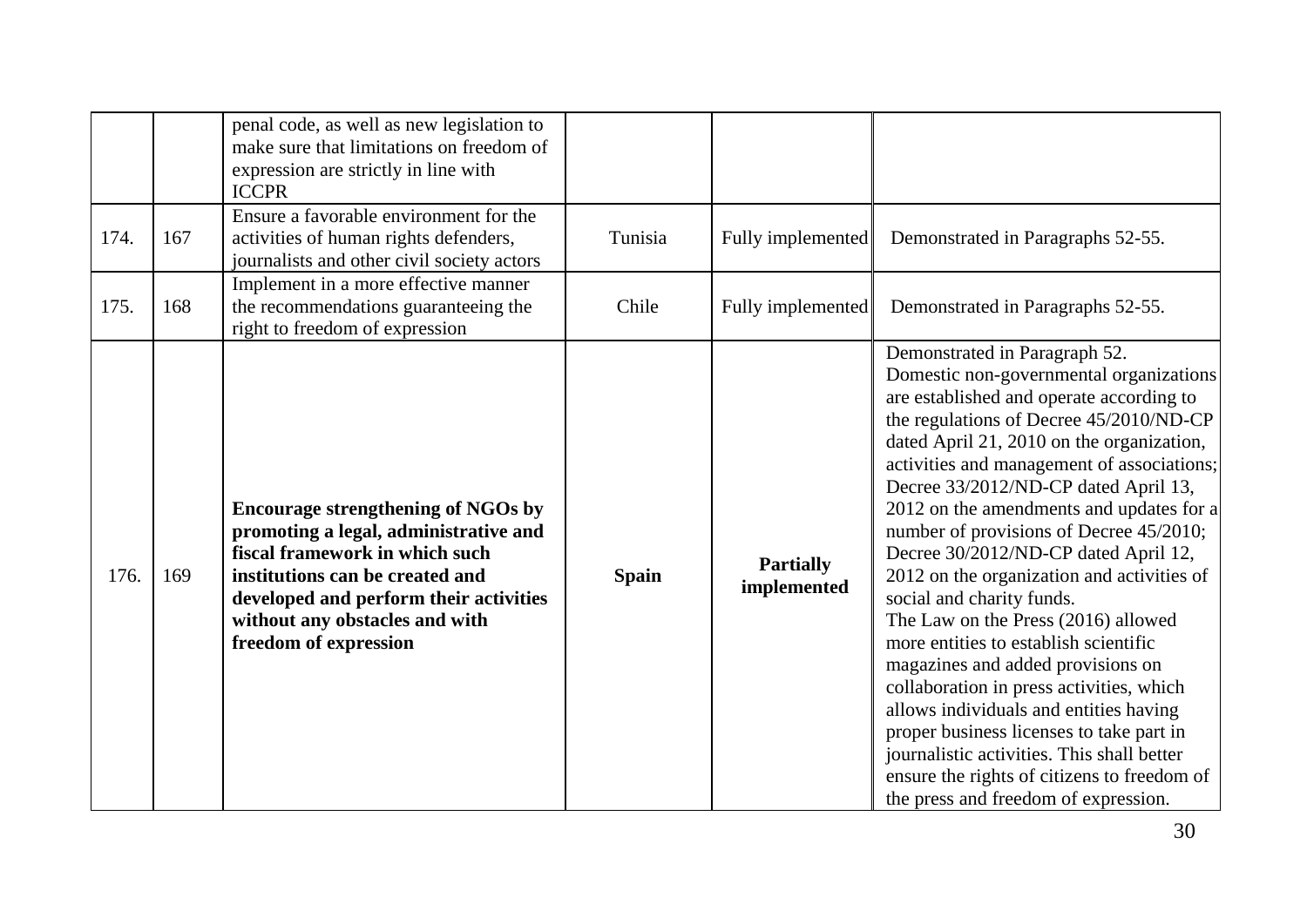| 177. | 170 | Maintain the momentum of development<br>of the mass media, including the Internet,<br>so as to protect freedom of expression                                                                                                                                     | Pakistan                        | Fully implemented               | Demonstrated in Paragraph 54.                                                                                                                                                                                                                                                                                                                                                                                                                                                                                                                                                                                                                                                                       |
|------|-----|------------------------------------------------------------------------------------------------------------------------------------------------------------------------------------------------------------------------------------------------------------------|---------------------------------|---------------------------------|-----------------------------------------------------------------------------------------------------------------------------------------------------------------------------------------------------------------------------------------------------------------------------------------------------------------------------------------------------------------------------------------------------------------------------------------------------------------------------------------------------------------------------------------------------------------------------------------------------------------------------------------------------------------------------------------------------|
| 178. | 172 | Take measures to ensure freedom of<br>association, peaceful assembly and<br>demonstration                                                                                                                                                                        | <b>France</b>                   | <b>Partially</b><br>implemented | Demonstrated in Paragraph 55.<br>The 2013 Constitution ensures these<br>freedoms. The laws on Association and<br>Demonstration are being drafted and<br>consultation is under way. The 2015<br>Criminal Code (Article 167) codifies the<br>offense of violating a number of citizens'<br>rights, including the right to<br>demonstration.<br>Furthermore, relevant agencies of Viet<br>Nam have been working on revision of<br>legal regulations on association, social and<br>charity funds in order to address obstacles,<br>and simplify administrative procedures to<br>better enable associations, social and<br>charity funds to make contribution to<br>national socio-economic development. |
| 179. | 173 | Facilitate the development of a safe and<br>enabling environment for all civil society<br>actors to freely associate and express<br>their views by ensuring that national<br>legislative provisions are not invoked to<br>stifle legitimate and peaceful dissent | Ireland                         | Fully implemented               | Demonstrated in Paragraph 52.                                                                                                                                                                                                                                                                                                                                                                                                                                                                                                                                                                                                                                                                       |
| 180. | 174 | Take concrete steps to create a<br>friendly environment for NGOs,<br>including by easing their registration<br>requirements                                                                                                                                      | <b>Czech</b><br><b>Republic</b> | <b>Ongoing</b>                  | Demonstrated in Paragraphs 36, 47, 55.<br>The draft Law on Association, which<br>includes provisions on application for the<br>foundation of an association, is being<br>discussed and further improved. The draft                                                                                                                                                                                                                                                                                                                                                                                                                                                                                  |